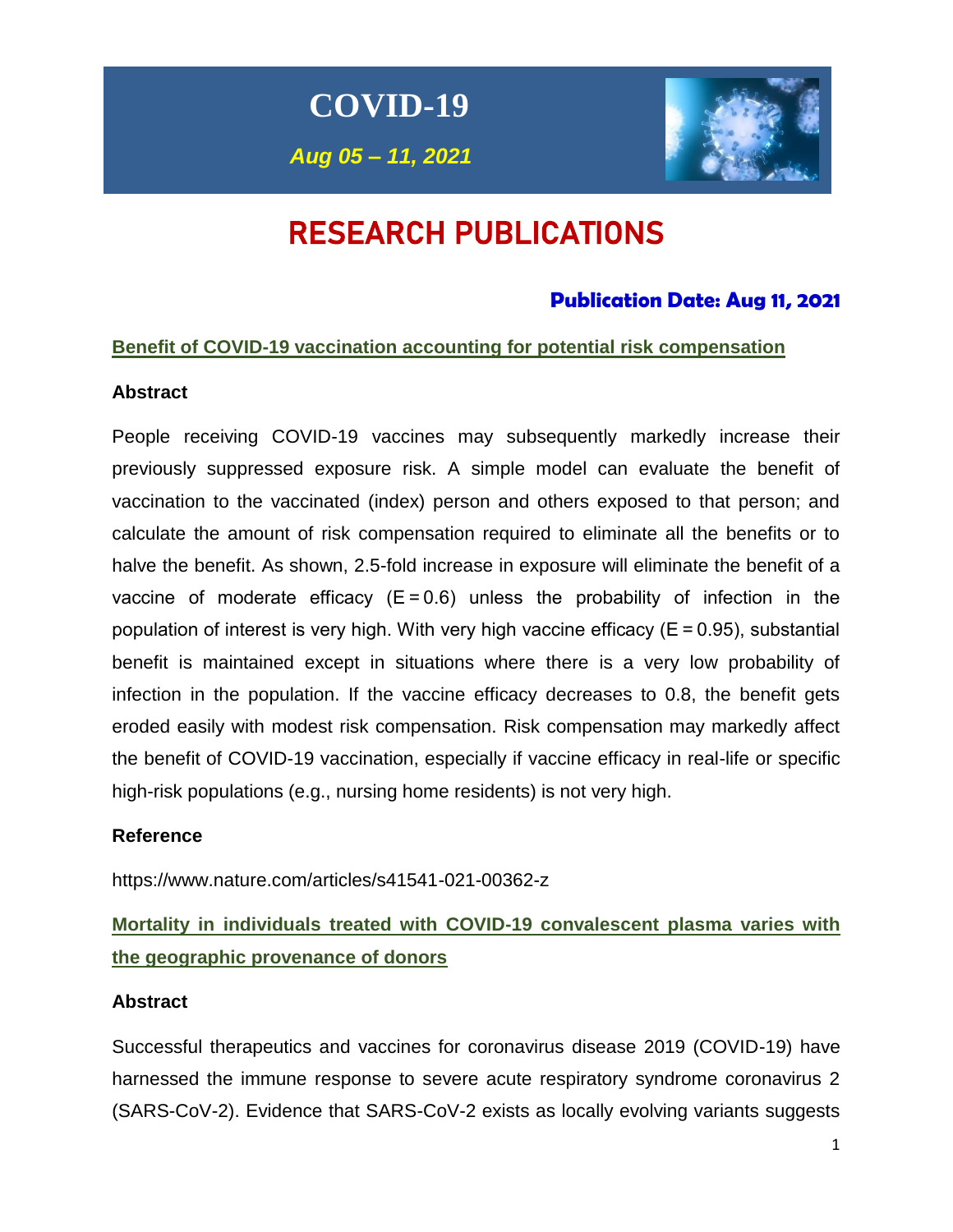that immunological differences may impact the effectiveness of antibody-based treatments such as convalescent plasma and vaccines. Considering that near-sourced convalescent plasma likely reflects the antigenic composition of local viral strains, we hypothesize that convalescent plasma has a higher efficacy, as defined by death within 30 days of transfusion, when the convalescent plasma donor and treated patient were in close geographic proximity. Results of a series of modeling techniques applied to approximately 28,000 patients from the Expanded Access to Convalescent Plasma program (ClinicalTrials.gov number: NCT04338360) support this hypothesis. This work has implications for the interpretation of clinical studies, the ability to develop effective COVID-19 treatments, and, potentially, for the effectiveness of COVID-19 vaccines as additional locally-evolving variants continue to emerge.

#### **Reference**

https://www.nature.com/articles/s41467-021-25113-5

#### **Therapeutic efficacy of macrolides in management of patients with mild COVID-19**

#### **Abstract**

Evidence on the efficacy of adding macrolides (azithromycin or clarithromycin) to the treatment regimen for COVID-19 is limited. We testify whether adding azithromycin or clarithromycin to a standard of care regimen was superior to standard of supportive care alone in patients with mild COVID-19.This randomized trial included three groups of patients with COVID-19. The azithromycin group included, 107 patients who received azithromycin 500 mg/24 h for 7 days, the clarithromycin group included 99 patients who received clarithromycin 500 /12 h for 7 days, and the control group included 99 patients who received standard care only. All three groups received only symptomatic treatment for control of fever and cough .Clinical and biochemical evaluations of the study participants including assessment of the symptoms duration, real-time reverse transcription-polymerase chain reaction (rRT-PCR), C-reactive protein (CRP), serum ferritin, D-dimer, complete blood count (CBC), in addition to non-contrast chest computed tomography (CT), were performed. The overall results revealed significant early improvement of symptoms (fever, dyspnea and cough) in patients treated with either azithromycin or clarithromycin compared to control group, also there was significant early conversion of SARS-CoV-2 PCR to negative in patients treated with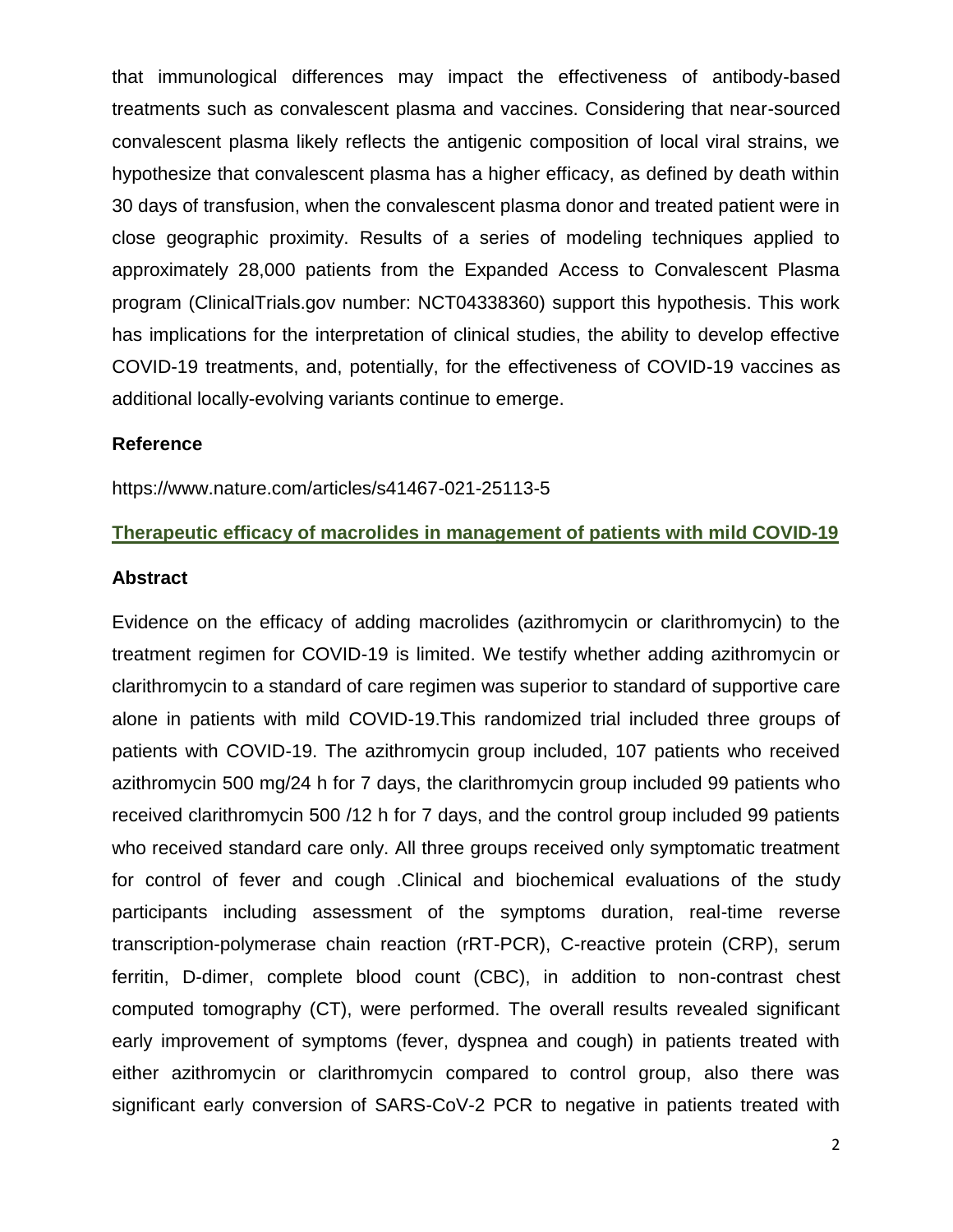either azithromycin or clarithromycin compared to control group ( $p < 0.05$  for all). There was no significant difference in time to improvement of fever, cough, dyspnea, anosmia, gastrointestinal tract "GIT" symptoms and time to PCR negative conversion between patients treated with azithromycin compared to patients treated with clarithromycin (p > 0.05 for all). Follow up chest CT done after 2 weeks of start of treatment showed significant improvement in patients treated with either azithromycin or clarithromycin compared to control group (p < 0.05 for all).Adding Clarithromycin or azithromycin to the therapeutic protocols for COVID-19 could be beneficial for early control of fever and early PCR negative conversion in Mild COVID-19.

#### **Reference**

https://www.nature.com/articles/s41598-021-95900-z

### **Co-infections observed in SARS-CoV-2 positive patients using a rapid diagnostic test**

#### **Abstract**

Rapid diagnostic tests are tools of paramount impact both for improving patient care and in antimicrobial management programs. Particularly in the case of respiratory infections, it is of great importance to quickly confirm/exclude the involvement of pathogens, be they bacteria or viruses, while obtaining information about the presence/absence of a genetic target of resistance to modulate antibiotic therapy. In this paper, we present our experiences with the use of the Biofire® FilmArray® Pneumonia Panel Plus (FAPP; bioMérieux; Marcy l'Etoile, France) to assess coinfection in COVID-19 patients. A total of 152 respiratory samples from consecutive patients were examined, and 93 (61%) were found to be FAPP positive, with the detection of bacteria and/or viruses. The patients were 93 males and 59 females with an average age of 65 years who were admitted to our hospital due to moderate/severe acute respiratory symptoms. Among the positive samples were 52 from sputum (SPU) and 41 from bronchoalveolar lavage (BAL). The most representative species was S. aureus (most isolates were mecA positive; 30/44, 62%), followed by gram-negative pathogens such as P. aeruginosa, K. pneumoniae, and A. baumannii. Evidence of a virus was rare. Cultures performed from BAL and SPU samples gave poor results. Most of the discrepant negative cultures were those in which FAPP detected pathogens with a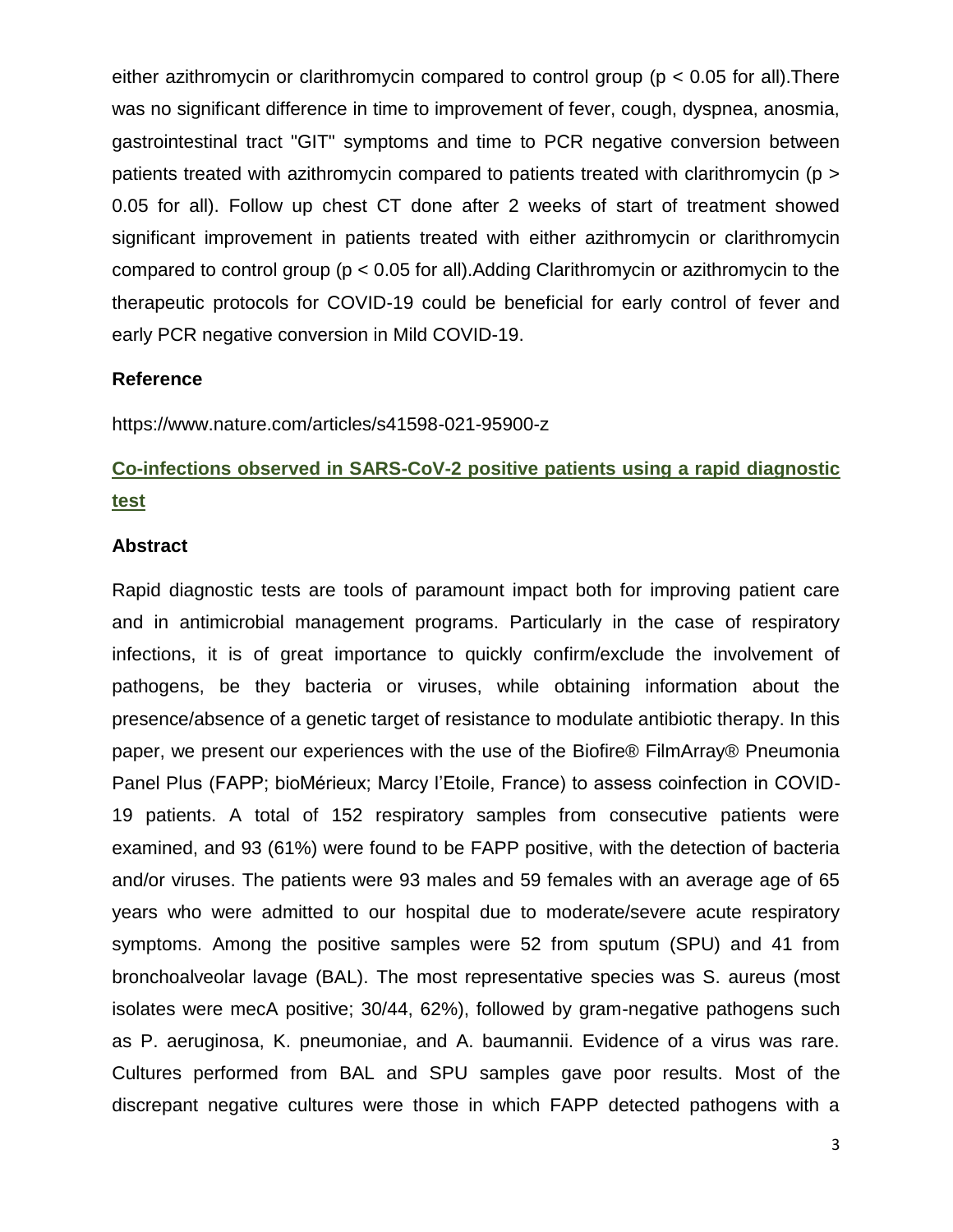microbial count ≤ 105 CFU/mL. H. influenzae was one of the most common pathogens lost by the conventional method. Despite the potential limitations of FAPP, which detects a defined number of pathogens, its advantages of rapid detection combined with predictive information regarding the antimicrobial resistance of pathogens through the detection of some relevant markers of resistance could be very useful for establishing empirical targeted therapy for the treatment of patients with respiratory failure. In the COVID era, we understand the importance of using antibiotics wisely to curb the phenomenon of antibiotic resistance.

#### **Reference**

https://www.nature.com/articles/s41598-021-95772-3

### **A modified SEIR model to predict the behavior of the early stage in coronavirus and coronavirus-like outbreaks**

#### **Abstract**

COVID-19 is a highly infectious disease that emerged in China at the end of 2019. The COVID-19 pandemic is the first known pandemic caused by a coronavirus, namely, the new and emerging SARS-CoV-2 coronavirus. In the present work, we present simulations of the initial outbreak of this new coronavirus using a modified transmission rate SEIR model that takes into account the impact of government actions and the perception of risk by individuals in reaction to the proportion of fatal cases. The parameters related to these effects were fitted to the number of infected cases in the 33 provinces of China. The data for Hubei Province, the probable site of origin of the current pandemic, were considered as a particular case for the simulation and showed that the theoretical model reproduces the behavior of the data, thus indicating the importance of combining government actions and individual risk perceptions when the proportion of fatal cases is greater than 4%. The results show that the adjusted model reproduces the behavior of the data quite well for some provinces, suggesting that the spread of the disease differs when different actions are evaluated. The proposed model could help to predict outbreaks of viruses with a biological and molecular structure similar to that of SARS-CoV-2.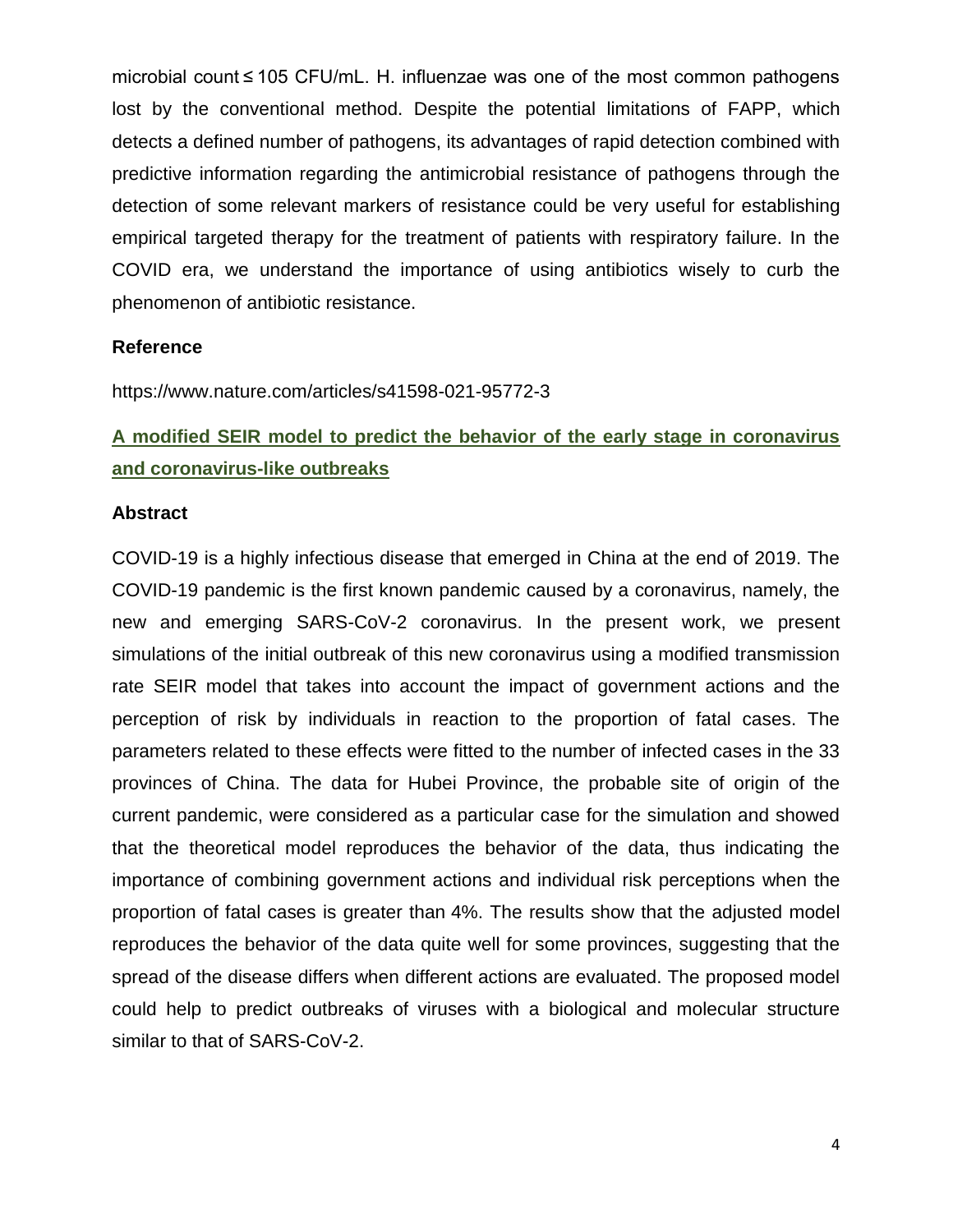#### **Reference**

https://www.nature.com/articles/s41598-021-95785-y

#### **A computational study of cooperative binding to multiple SARS-CoV-2 proteins**

#### **Abstract**

Structure-based drug design targeting the SARS-CoV-2 virus has been greatly facilitated by available virus-related protein structures. However, there is an urgent need for effective, safe small-molecule drugs to control the spread of the virus and variants. While many efforts are devoted to searching for compounds that selectively target individual proteins, we investigated the potential interactions between eight proteins related to SARS-CoV-2 and more than 600 compounds from a traditional Chinese medicine which has proven effective at treating the viral infection. Our original ensemble docking and cooperative docking approaches, followed by a total of over 16 micorsecond molecular simulations, have identified at least 9 compounds that may generally bind to key SARS-CoV-2 proteins. Further, we found evidence that some of these compounds can simultaneously bind to the same target, potentially leading to cooperative inhibition to SARS-CoV-2 proteins like the Spike protein and the RNAdependent RNA polymerase. These results not only present a useful computational methodology to systematically assess the anti-viral potential of small molecules, but also point out a new avenue to seek cooperative compounds toward cocktail therapeutics to target more SARS-CoV-2-related proteins.

#### **Reference**

https://www.nature.com/articles/s41598-021-95826-6

### **Structure, mechanism and crystallographic fragment screening of the SARS-CoV-2 NSP13 helicase**

#### **Abstract**

There is currently a lack of effective drugs to treat people infected with SARS-CoV-2, the cause of the global COVID-19 pandemic. The SARS-CoV-2 Non-structural protein 13 (NSP13) has been identified as a target for anti-virals due to its high sequence conservation and essential role in viral replication. Structural analysis reveals two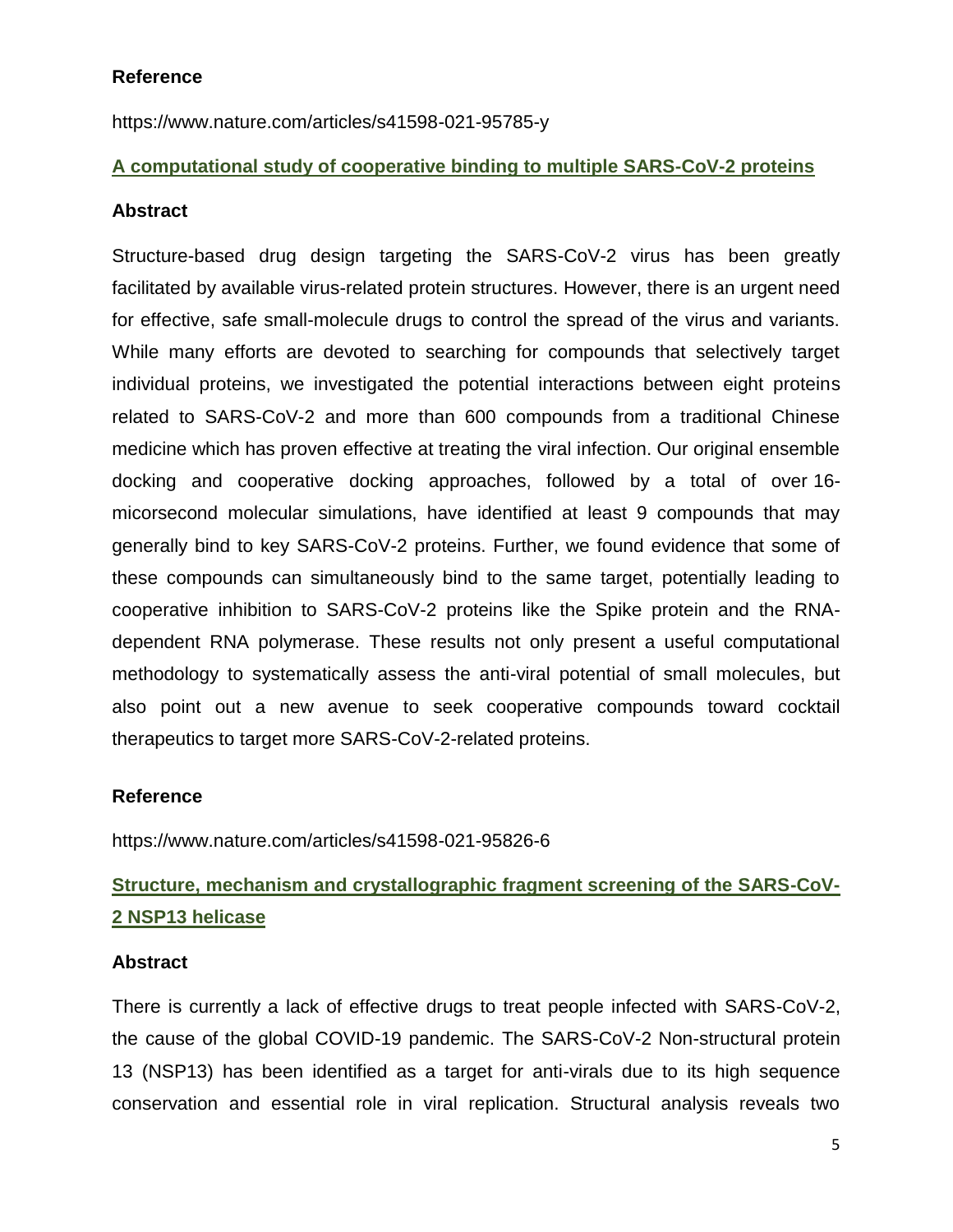"druggable" pockets on NSP13 that are among the most conserved sites in the entire SARS-CoV-2 proteome. Here we present crystal structures of SARS-CoV-2 NSP13 solved in the APO form and in the presence of both phosphate and a non-hydrolysable ATP analog. Comparisons of these structures reveal details of conformational changes that provide insights into the helicase mechanism and possible modes of inhibition. To identify starting points for drug development we have performed a crystallographic fragment screen against NSP13. The screen reveals 65 fragment hits across 52 datasets opening the way to structure guided development of novel antiviral agents.

#### **Reference**

https://www.nature.com/articles/s41467-021-25166-6

#### **A bagging dynamic deep learning network for diagnosing COVID-19**

#### **Abstract**

COVID-19 is a serious ongoing worldwide pandemic. Using X-ray chest radiography images for automatically diagnosing COVID-19 is an effective and convenient means of providing diagnostic assistance to clinicians in practice. This paper proposes a bagging dynamic deep learning network (B-DDLN) for diagnosing COVID-19 by intelligently recognizing its symptoms in X-ray chest radiography images. After a series of preprocessing steps for images, we pre-train convolution blocks as a feature extractor. For the extracted features, a bagging dynamic learning network classifier is trained based on neural dynamic learning algorithm and bagging algorithm. B-DDLN connects the feature extractor and bagging classifier in series. Experimental results verify that the proposed B-DDLN achieves 98.8889% testing accuracy, which shows the best diagnosis performance among the existing state-of-the-art methods on the open image set. It also provides evidence for further detection and treatment.

#### **Reference**

https://www.nature.com/articles/s41598-021-95537-y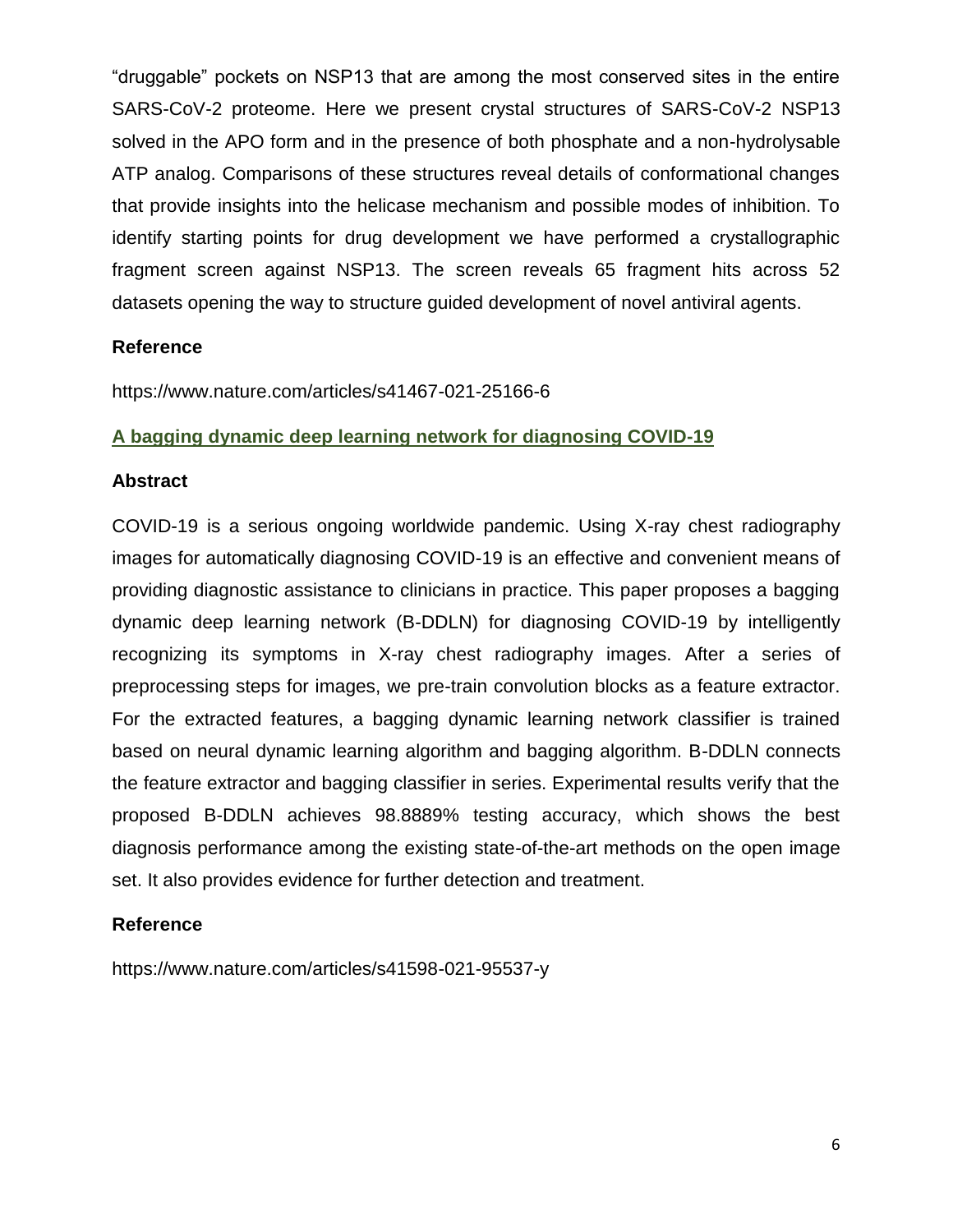### **A differential equations model-fitting analysis of COVID-19 epidemiological data to explain multi-wave dynamics**

#### **Abstract**

Compartmental epidemiological models are, by far, the most popular in the study of dynamics related with infectious diseases. It is, therefore, not surprising that they are frequently used to study the current COVID-19 pandemic. Taking advantage of the realtime availability of COVID-19 related data, we perform a compartmental model fitting analysis of the portuguese case, using an online open-access platform with the integrated capability of solving systems of differential equations. This analysis enabled the data-driven validation of the used model and was the basis for robust projections of different future scenarios, namely, increasing the detected infected population, reopening schools at different moments, allowing Easter celebrations to take place and population vaccination. The method presented in this work can easily be used to perform the non-trivial task of simultaneously fitting differential equation solutions to different epidemiological data sets, regardless of the model or country that might be considered in the analysis.

#### **Reference**

https://www.nature.com/articles/s41598-021-95494-6

### **Comparing the responses of the UK, Sweden and Denmark to COVID-19 using counterfactual modeling**

#### **Abstract**

The UK and Sweden have among the worst per-capita COVID-19 mortality in Europe. Sweden stands out for its greater reliance on voluntary, rather than mandatory, control measures. We explore how the timing and effectiveness of control measures in the UK, Sweden and Denmark shaped COVID-19 mortality in each country, using a counterfactual assessment: what would the impact have been, had each country adopted the others' policies? Using a Bayesian semi-mechanistic model without prior assumptions on the mechanism or effectiveness of interventions, we estimate the timevarying reproduction number for the UK, Sweden and Denmark from daily mortality data. Two approaches were used to evaluate counterfactuals which transpose the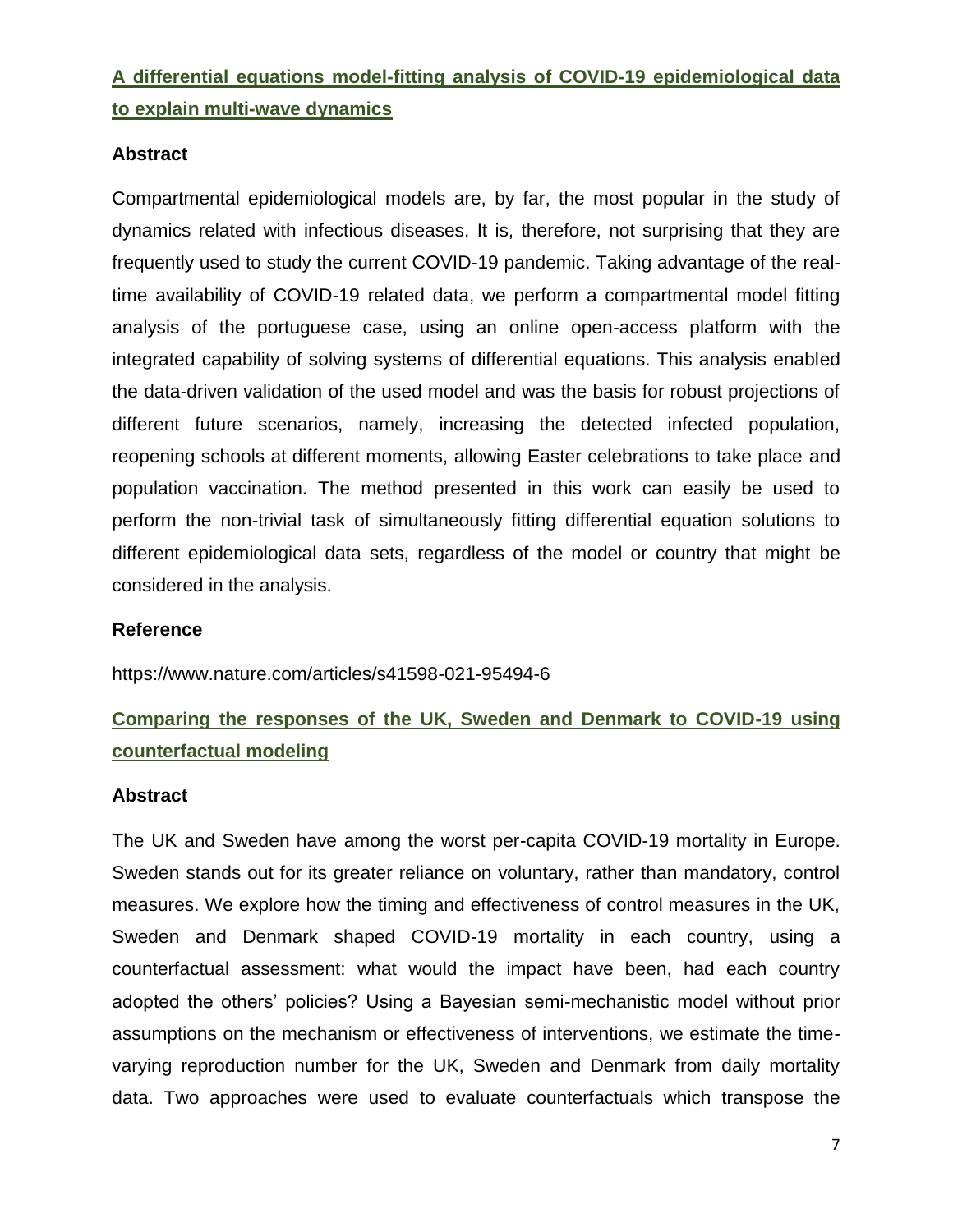transmission profile from one country onto another, in each country's first wave from 13th March (when stringent interventions began) until 1st July 2020. UK mortality would have approximately doubled had Swedish policy been adopted, while Swedish mortality would have more than halved had Sweden adopted UK or Danish strategies. Danish policies were most effective, although differences between the UK and Denmark were significant for one counterfactual approach only. Our analysis shows that small changes in the timing or effectiveness of interventions have disproportionately large effects on total mortality within a rapidly growing epidemic.

#### **Reference**

https://www.nature.com/articles/s41598-021-95699-9

#### **Altered platelet and coagulation function in moderate-to-severe COVID-19**

#### **Abstract**

To reveal if coagulopathies relate to the course of COVID-19, we examined 255 patients with moderate and severe COVID-19, receiving anticoagulants and immunosuppressive drugs. Coagulopathy manifested predominantly as hypercoagulability that correlated directly with systemic inflammation, disease severity, comorbidities, and mortality risk. The prolonged clotting tests in about ¼ of cases were associated with high levels of Creactive protein and antiphospholipid antibodies, which impeded coagulation in vitro. Contraction of blood clots was hindered in about ½ of patients, especially in severe and fatal cases, and correlated directly with prothrombotic parameters. A decrease in platelet contractility was due to moderate thrombocytopenia in combination with platelet dysfunction. Clots with impaired contraction were porous, had a low content of compressed polyhedral erythrocytes (polyhedrocytes) and an even distribution of fibrin, suggesting that the uncompacted intravital clots are more obstructive but patients could also be prone to bleeding. The absence of consumption coagulopathy suggests the predominance of local and/or regional microthrombosis rather than disseminated intravascular coagulation. The results obtained (i) confirm the importance of hemostatic disorders in COVID-19 and their relation to systemic inflammation; (ii) justify monitoring of hemostasis, including the kinetics of blood clot contraction; (iii) substantiate the active prophylaxis of thrombotic complications in COVID-19.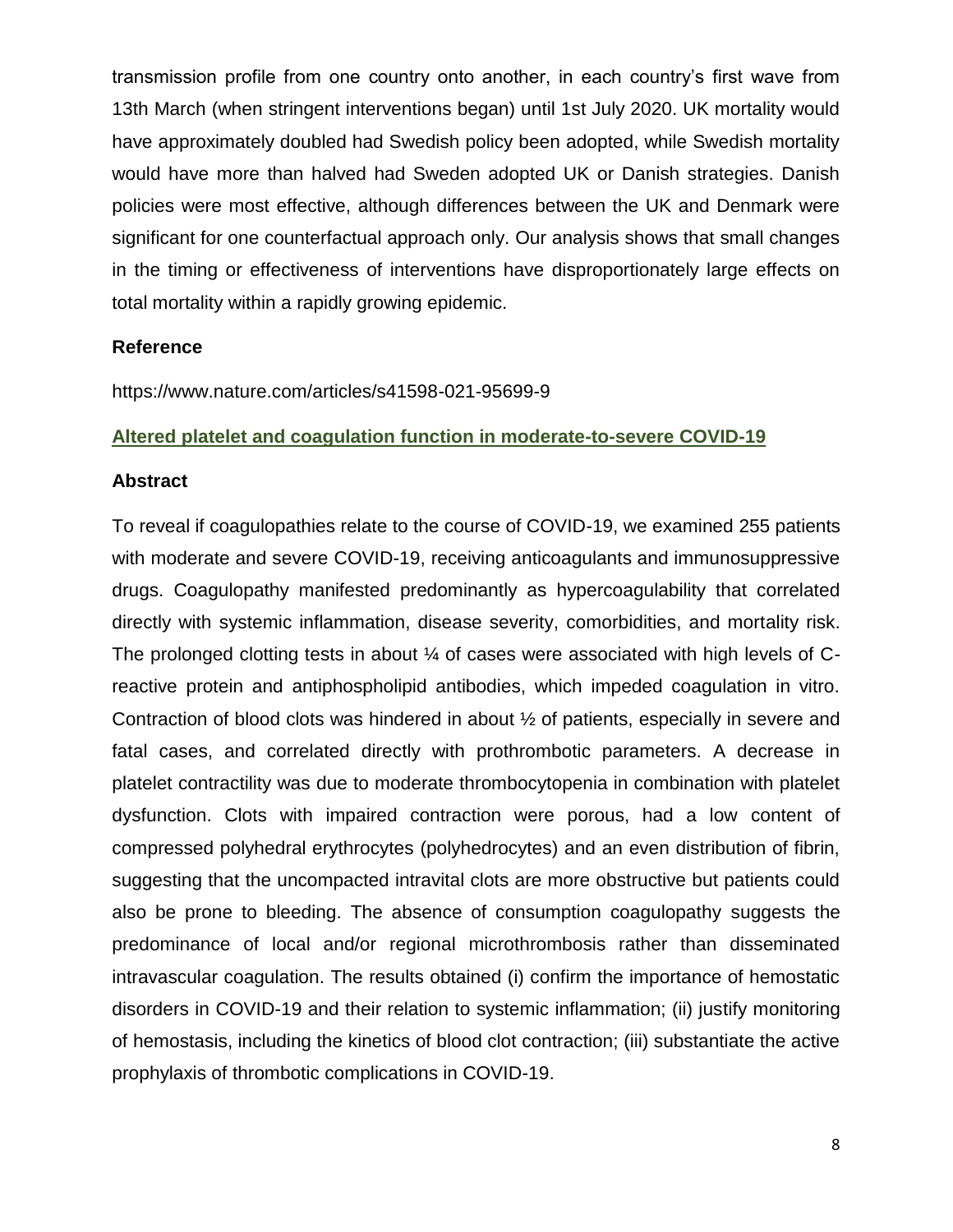#### **Reference**

https://www.nature.com/articles/s41598-021-95397-6

### **Impact of the COVID-19 pandemic on sexual and reproductive health among women with induced abortion**

#### **Abstract**

The coronavirus disease (COVID-19) has already been declared a global pandemic. To our knowledge, there is very little information regarding the effects of COVID-19 on women seeking reproductive health services, specifically abortion. This study was aimed to assess the impact of the COVID-19 pandemic on reproductive and sexual health among women seeking abortion services. A series of preliminary analyses was conducted using data collected from ten maternal and child health hospitals of seven provinces in China before and during the COVID-19 lockdown. The present study showed that a significant decrease was observed in the frequency of sexual intercourse during the COVID-19 pandemic. Moreover, a significant increase in contraceptive use including condom, rhythm method and coitus interruptus whereas a decrease in choosing oral contraceptives were observed during the COVID-19 pandemic. In addition, the pandemic was associated with increased intention of seeking induced abortion due to social factors. Future research should look into the long-term impact of the COVID-19 pandemic on sexual and reproductive health.

#### **Reference**

https://www.nature.com/articles/s41598-021-95868-w

#### **Mechanism of molnupiravir-induced SARS-CoV-2 mutagenesis**

#### **Abstract**

Molnupiravir is an orally available antiviral drug candidate currently in phase III trials for the treatment of patients with COVID-19. Molnupiravir increases the frequency of viral RNA mutations and impairs SARS-CoV-2 replication in animal models and in humans. Here, we establish the molecular mechanisms underlying molnupiravir-induced RNA mutagenesis by the viral RNA-dependent RNA polymerase (RdRp). Biochemical assays show that the RdRp uses the active form of molnupiravir, β-D-N4-hydroxycytidine (NHC) triphosphate, as a substrate instead of cytidine triphosphate or uridine triphosphate.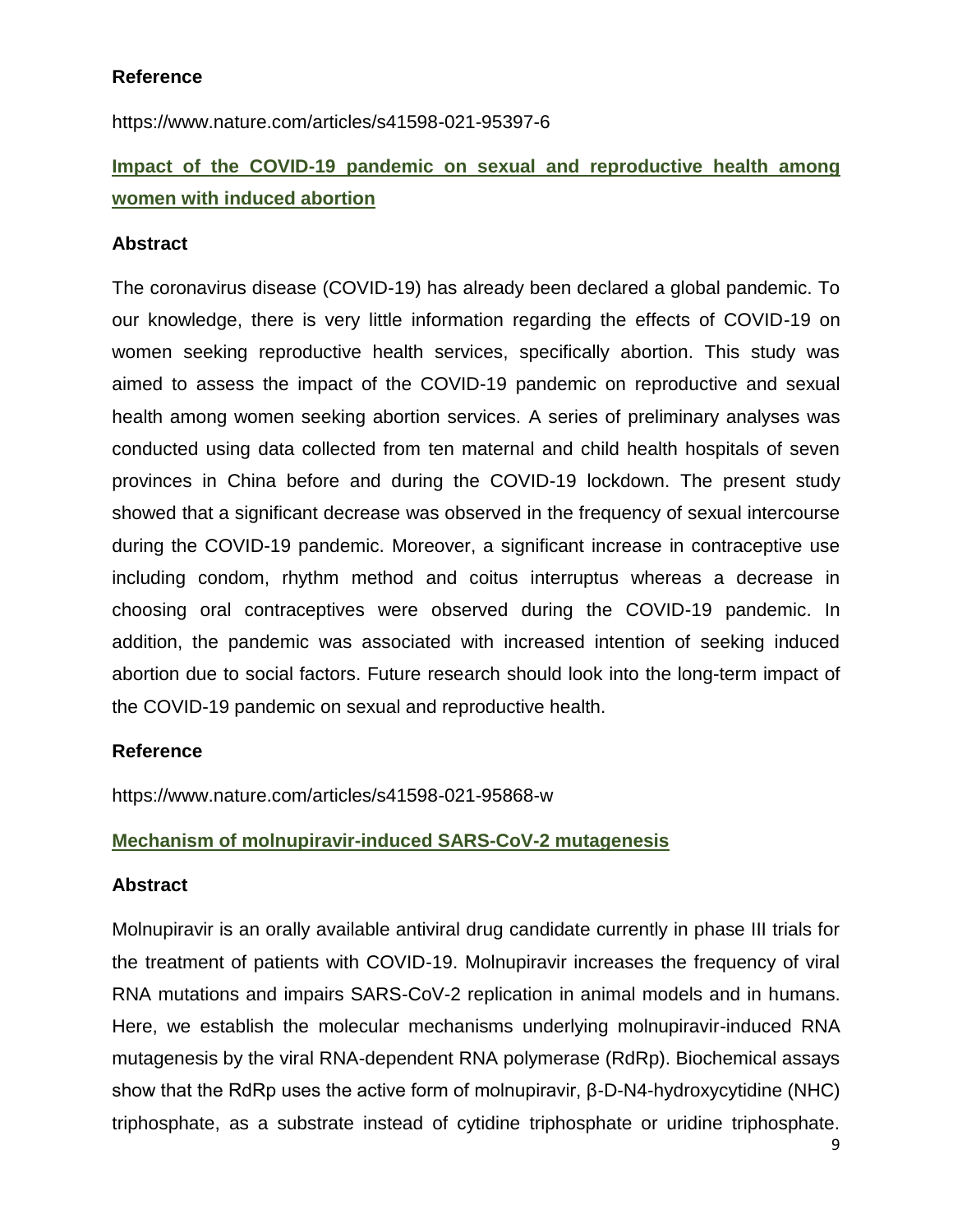When the RdRp uses the resulting RNA as a template, NHC directs incorporation of either G or A, leading to mutated RNA products. Structural analysis of RdRp–RNA complexes that contain mutagenesis products shows that NHC can form stable base pairs with either G or A in the RdRp active center, explaining how the polymerase escapes proofreading and synthesizes mutated RNA. This two-step mutagenesis mechanism probably applies to various viral polymerases and can explain the broadspectrum antiviral activity of molnupiravir.

#### **Reference**

https://www.nature.com/articles/s41594-021-00651-0

#### **Publication Date: Aug 10, 2021**

### **Cerebral venous thrombosis after vaccination against COVID-19 in the UK: A multicentre cohort study**

#### **Abstract**

*Background*: A new syndrome of vaccine-induced immune thrombotic thrombocytopenia (VITT) has emerged as a rare side-effect of vaccination against COVID-19. Cerebral venous thrombosis is the most common manifestation of this syndrome but, to our knowledge, has not previously been described in detail. We aimed to document the features of post-vaccination cerebral venous thrombosis with and without VITT and to assess whether VITT is associated with poorer outcomes.

*Methods*: For this multicentre cohort study, clinicians were asked to submit all cases in which COVID-19 vaccination preceded the onset of cerebral venous thrombosis, regardless of the type of vaccine, interval between vaccine and onset of cerebral venous thrombosis symptoms, or blood test results. We collected clinical characteristics, laboratory results (including the results of tests for anti-platelet factor 4 antibodies where available), and radiological features at hospital admission of patients with cerebral venous thrombosis after vaccination against COVID-19, with no exclusion criteria. We defined cerebral venous thrombosis cases as VITT-associated if the lowest platelet count recorded during admission was below 150 × 109 per L and, if the D-dimer was measured, the highest value recorded was greater than 2000 μg/L. We compared the VITT and non-VITT groups for the proportion of patients who had died or were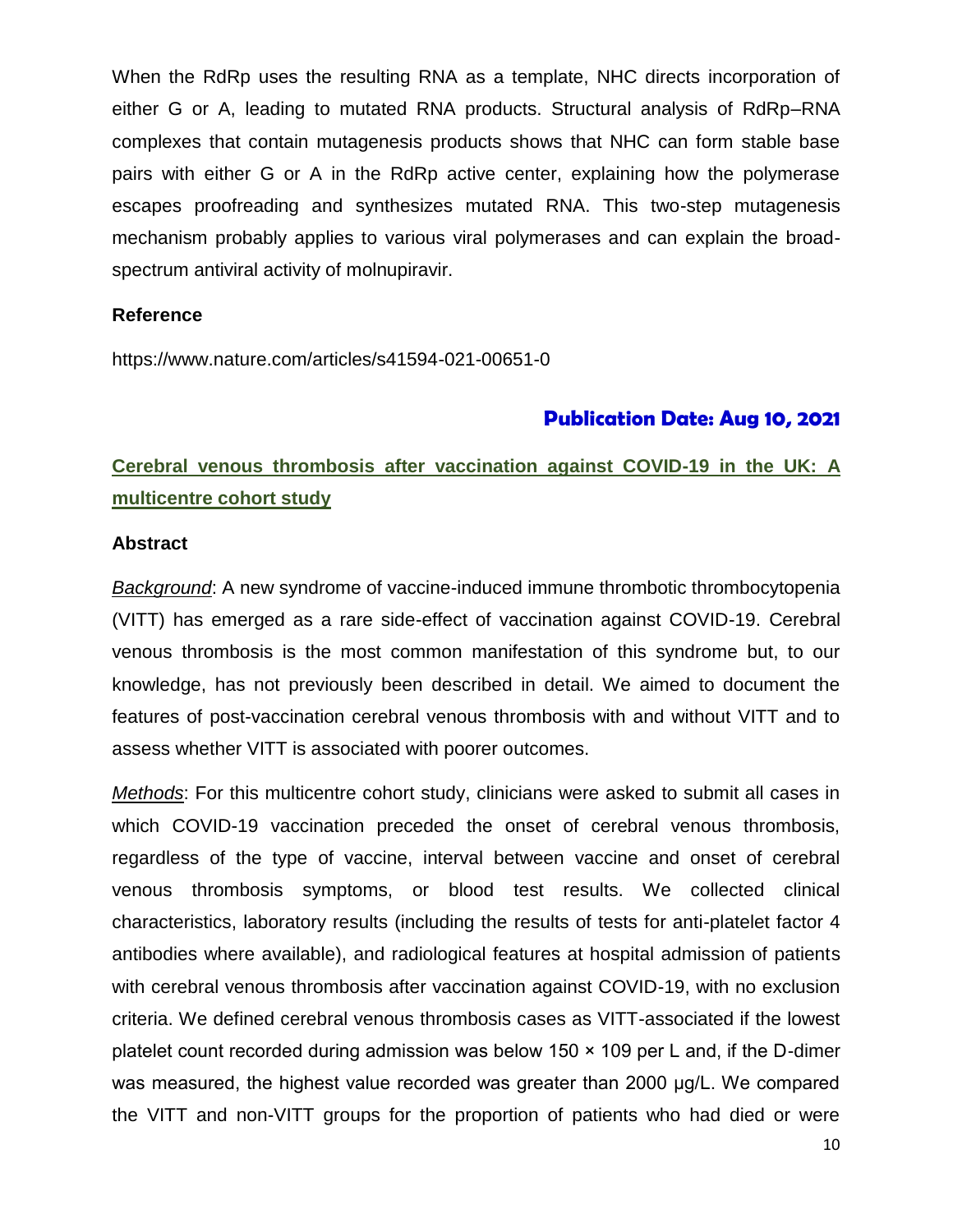dependent on others to help them with their activities of daily living (modified Rankin score 3–6) at the end of hospital admission (the primary outcome of the study). The VITT group were also compared with a large cohort of patients with cerebral venous thrombosis described in the International Study on Cerebral Vein and Dural Sinus Thrombosis.

*Findings*: Between April 1 and May 20, 2021, we received data on 99 patients from collaborators in 43 hospitals across the UK. Four patients were excluded because they did not have definitive evidence of cerebral venous thrombosis on imaging. Of the remaining 95 patients, 70 had VITT and 25 did not. The median age of the VITT group (47 years, IQR 32–55) was lower than in the non-VITT group (57 years; 41–62; p=0·0045). Patients with VITT-associated cerebral venous thrombosis had more intracranial veins thrombosed (median three, IQR 2–4) than non-VITT patients (two, 2– 3; p=0·041) and more frequently had extracranial thrombosis (31 [44%] of 70 patients) compared with non-VITT patients (one [4%] of 25 patients; p=0·0003). The primary outcome of death or dependency occurred more frequently in patients with VITTassociated cerebral venous thrombosis (33 [47%] of 70 patients) compared with the non-VITT control group (four [16%] of 25 patients; p=0·0061). This adverse outcome was less frequent in patients with VITT who received non-heparin anticoagulants (18 [36%] of 50 patients) compared with those who did not (15 [75%] of 20 patients; p=0·0031), and in those who received intravenous immunoglobulin (22 [40%] of 55 patients) compared with those who did not (11 [73%] of 15 patients; p=0·022).

*Interpretation*: Cerebral venous thrombosis is more severe in the context of VITT. Nonheparin anticoagulants and immunoglobulin treatment might improve outcomes of VITTassociated cerebral venous thrombosis. Since existing criteria excluded some patients with otherwise typical VITT-associated cerebral venous thrombosis, we propose new diagnostic criteria that are more appropriate.

#### **Reference**

https://www.thelancet.com/journals/lancet/article/PIIS0140-6736(21)01608-1/fulltext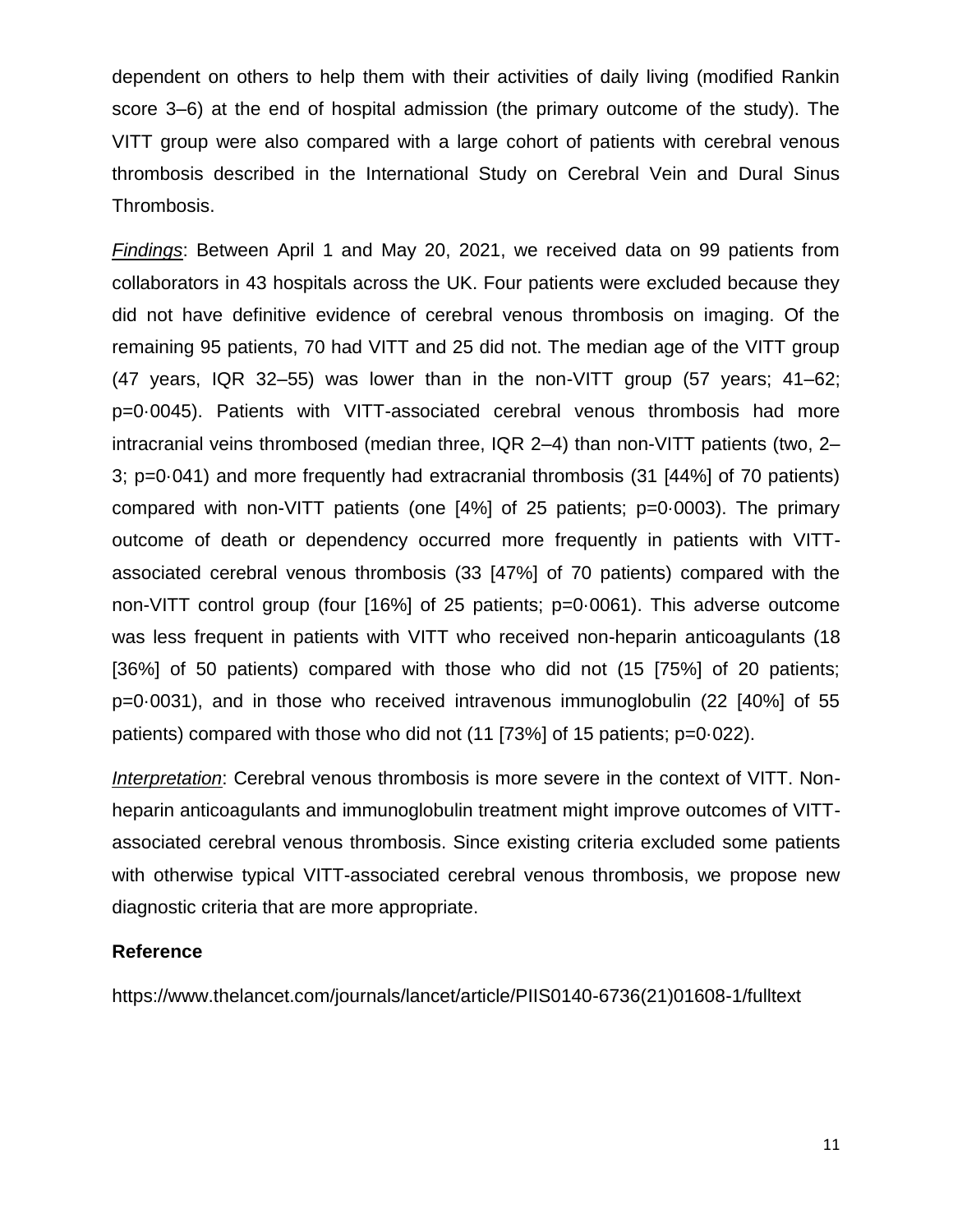**Inhaled budesonide for COVID-19 in people at high risk of complications in the community in the UK (PRINCIPLE): A randomised, controlled, open-label, adaptive platform trial**

#### **Abstract**

*Background*: A previous efficacy trial found benefit from inhaled budesonide for COVID-19 in patients not admitted to hospital, but effectiveness in high-risk individuals is unknown. It was aimed to establish whether inhaled budesonide reduces time to recovery and COVID-19-related hospital admissions or deaths among people at high risk of complications in the community.

*Methods*: PRINCIPLE is a multicentre, open-label, multi-arm, randomised, controlled, adaptive platform trial done remotely from a central trial site and at primary care centres in the UK. Eligible participants were aged 65 years or older or 50 years or older with comorbidities, and unwell for up to 14 days with suspected COVID-19 but not admitted to hospital. Participants were randomly assigned to usual care, usual care plus inhaled budesonide (800 μg twice daily for 14 days), or usual care plus other interventions, and followed up for 28 days. Participants were aware of group assignment. The coprimary endpoints are time to first self-reported recovery and hospital admission or death related to COVID-19, within 28 days, analysed using Bayesian models. The primary analysis population included all eligible SARS-CoV-2-positive participants randomly assigned to budesonide, usual care, and other interventions, from the start of the platform trial until the budesonide group was closed. This trial is registered at the ISRCTN registry (ISRCTN86534580) and is ongoing.

*Findings*: The trial began enrolment on April 2, 2020, with randomisation to budesonide from Nov 27, 2020, until March 31, 2021, when the prespecified time to recovery superiority criterion was met. 4700 participants were randomly assigned to budesonide (n=1073), usual care alone (n=1988), or other treatments (n=1639). The primary analysis model includes 2530 SARS-CoV-2-positive participants, with 787 in the budesonide group, 1069 in the usual care group, and 974 receiving other treatments. There was a benefit in time to first self-reported recovery of an estimated 2·94 days (95% Bayesian credible interval [BCI] 1·19 to 5·12) in the budesonide group versus the usual care group (11·8 days [95% BCI 10·0 to 14·1] vs 14·7 days [12·3 to 18·0]; hazard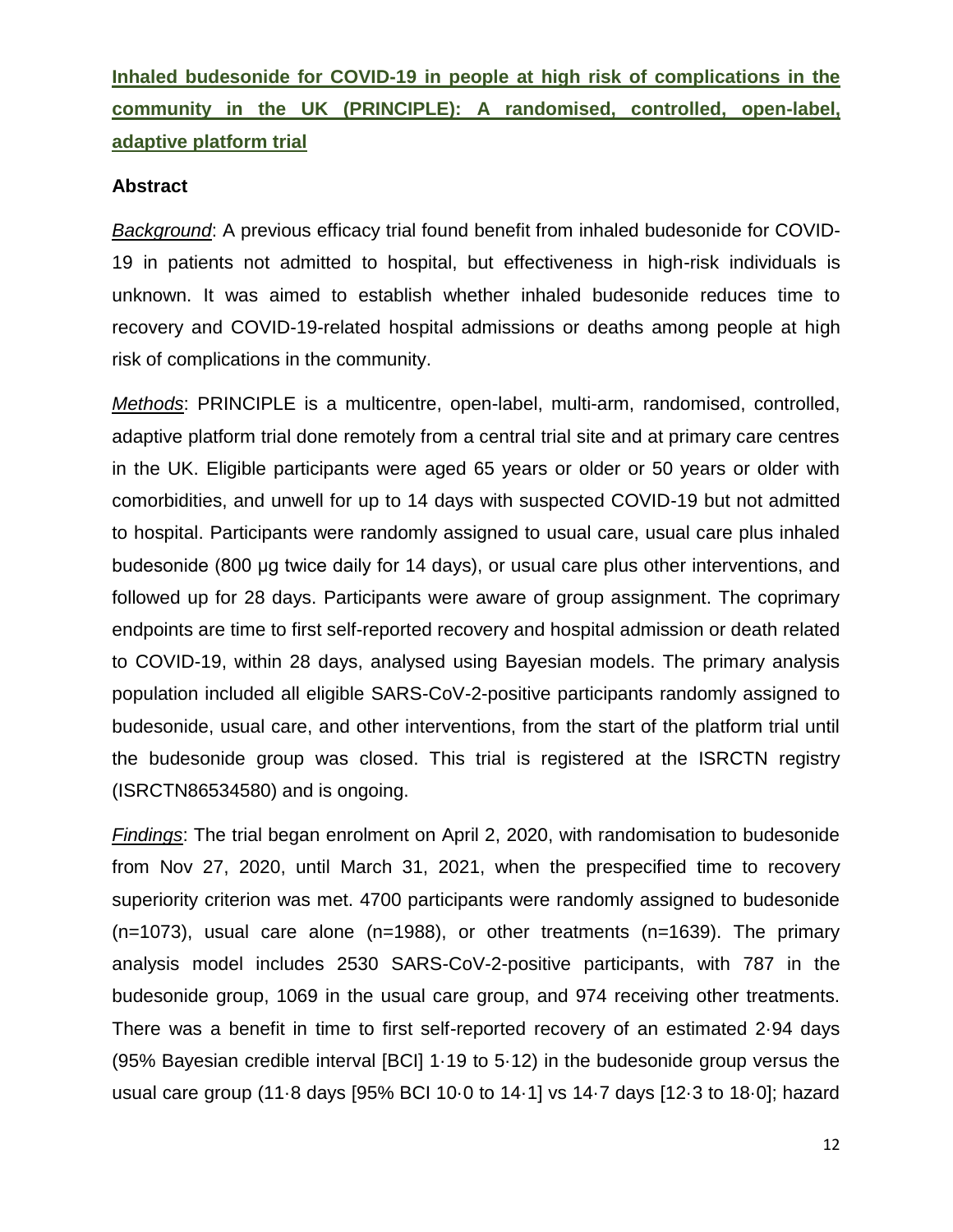ratio 1·21 [95% BCI 1·08 to 1·36]), with a probability of superiority greater than 0·999, meeting the prespecified superiority threshold of 0·99. For the hospital admission or death outcome, the estimated rate was 6·8% (95% BCI 4·1 to 10·2) in the budesonide group versus 8·8% (5·5 to 12·7) in the usual care group (estimated absolute difference 2·0% [95% BCI –0·2 to 4·5]; odds ratio 0·75 [95% BCI 0·55 to 1·03]), with a probability of superiority 0·963, below the prespecified superiority threshold of 0·975. Two participants in the budesonide group and four in the usual care group had serious adverse events (hospital admissions unrelated to COVID-19).

*Interpretation*: Inhaled budesonide improves time to recovery, with a chance of also reducing hospital admissions or deaths (although our results did not meet the superiority threshold), in people with COVID-19 in the community who are at higher risk of complications.

#### **Reference**

https://www.thelancet.com/journals/lancet/article/PIIS0140-6736(21)01744-X/fulltext

**Effects of adjusting public health, travel, and social measures during the roll-out of COVID-19 vaccination: A modelling study** 

#### **Abstract**

*Background*: Since the emergence of the COVID-19 pandemic in late 2019, various public health and social measures (PHSMs) have been used to suppress and mitigate the spread of SARS-CoV-2. With mass vaccination programmes against COVID-19 being rolled out in many countries in early 2021, we aimed to evaluate to what extent travel restrictions and other PHSMs can be relaxed without exacerbating the local and global spread of COVID-19.

*Methods*: An existing age-structured susceptible-infectious-removed model of SARS-CoV-2 transmission dynamics, was adapted that can be parameterised with countryspecific age demographics and contact patterns to simulate the effect of vaccination and PHSM relaxation on transmission. Assumptions were varied by age-specific susceptibility and infectiousness, vaccine uptake, contact patterns, and age structures. We used Hong Kong as a case study and assumed that, before vaccination, the population is completely susceptible to SARS-CoV-2 infection. Our model was applied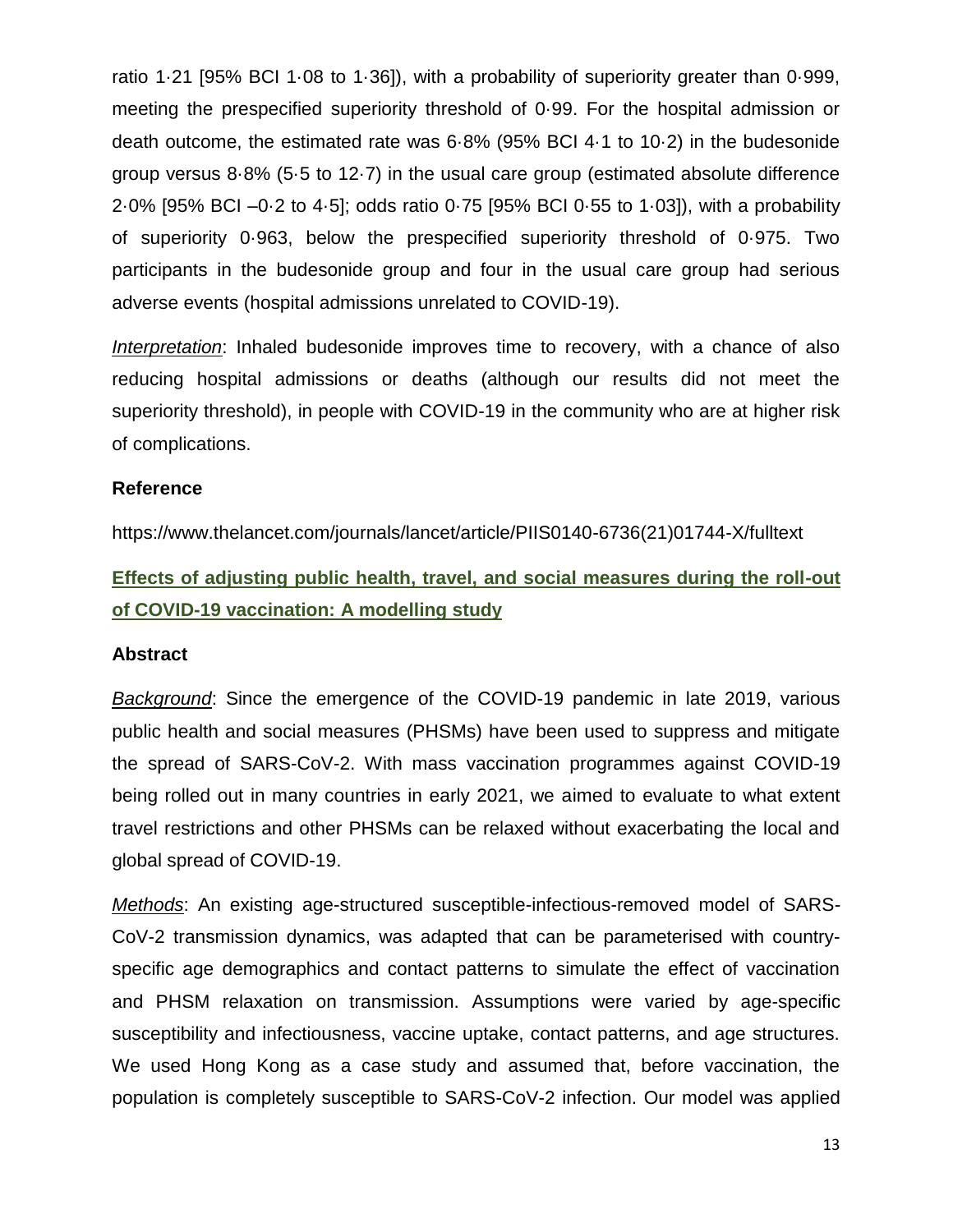to 304 jurisdictions (27 countries and 277 sub-national administrative regions from eight countries). It was assumed that PHSMs have suppressed the effective reproductive number (Re) to fall between 1·0 and 9·0 locally before the commencement of vaccination programmes. We evaluated the levels of PHSMs that should be maintained during the roll-out of COVID-19 vaccination to avoid a large local outbreak of COVID-19, with different assumptions about vaccine efficacy, vaccination coverage, and travel restrictions. It was assumed that the maximum capacity of the health system, in terms of daily hospital admissions, is 0·005% of the population size.

*Findings*: At vaccine efficacy of 0·80 in reducing susceptibility to SARS-CoV-2 infection, 0·50 in reducing SARS-CoV-2 infectivity, and 0·95 in reducing symptomatic COVID-19 diseases, vaccination coverage would have to be 100% for all individuals aged 30 or older to avoid an outbreak, when relaxing PHSMs, that would overload the local healthcare system, assuming a pre-vaccination Re of 2·5. Testing and quarantine of at least 5 days would have to be maintained for inbound travellers to minimise the risk of reintroducing a local outbreak until high vaccination coverages are attained locally and overseas in most countries.

*Interpretation*: Gradual relaxation of PHSMs should be carefully planned during the rollout of vaccination programmes, and easing of travel restrictions weighed against risk of reintroducing outbreaks, to avoid overwhelming health systems and minimise deaths related to COVID-19.

#### **Reference**

https://www.thelancet.com/journals/lanpub/article/PIIS2468-2667(21)00167-5/fulltext

**Standardized reporting systems of chest computed tomography in a population with low coronavirus disease 2019 prevalence: A retrospective comparative study**

#### **Abstract**

*Purpose*: To compare the diagnostic performance and interobserver agreement of three reporting systems for computed tomography findings in coronavirus disease 2019 (COVID-19), namely the COVID-19 Reporting and Data System (CO-RADS), COVID-19 Imaging Reporting and Data System (COVID-RADS), and Radiological Society of North America (RSNA) expert consensus statement, in a low COVID-19 prevalence area.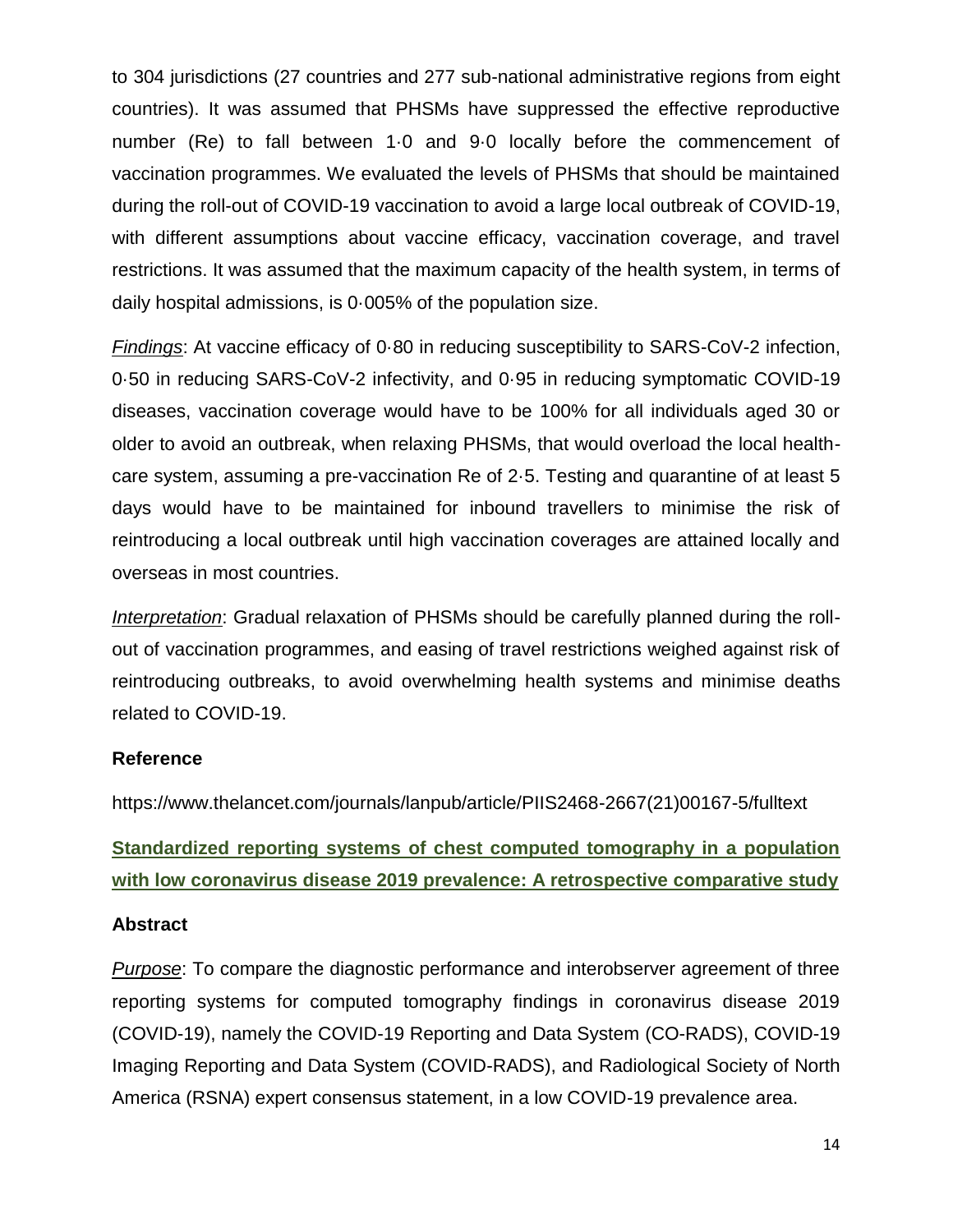*Method*: This institutional review board approval single-institutional retrospective study included 154 hospitalized patients between April 1 and May 21, 2020; 26 (16.9%; 63.2±14.1 years, 21 men) and 128 (65.7±16.4 years, 87 men) patients were diagnosed with and without COVID-19 according to reverse transcription-polymerase chain reaction results, respectively. Written informed consent was waived due to the retrospective nature of the study. Six radiologists independently classified chest computed tomography images according to each reporting system. The area under receiver operating characteristic curves, sensitivity, specificity, positive predictive value, negative predictive value, accuracy, and interobserver agreements were calculated and compared across the systems using paired t-test and kappa analysis.

*Results*: Mean area under receiver operating characteristic curves were as follows: CO-RADS, 0.89 (95% confidence interval [CI], 0.87–0.90); COVID-RADS, 0.78 (0.75–0.80); and RSNA expert consensus statement, 0.88 (0.86–0.90). Average kappa values across observers were 0.52 (95% CI: 0.45–0.60), 0.51 (0.41–0.61), and 0.57 (0.49– 0.64) for CO-RADS, COVID-RADS, and RSNA expert consensus statement, respectively. Sensitivity, specificity, positive predictive value, negative predictive value, and accuracy were the highest at 0.71, 0.53, 0.72, 0.96, and 0.56 in the CO-RADS; 0.56, 0.31, 0.54, 0.95, and 0.35 in the COVID-RADS; 0.83, 0.49, 0.61, 0.96, and 0.55 in the RSNA expert consensus statement, respectively.

*Conclusions*: The CO-RADS exhibited the highest specificity, positive predictive value, which are especially important in a low-prevalence population, while maintaining high accuracy and negative predictive value, demonstrating the best performance in a lowprevalence population.

#### **Reference**

[https://www.cell.com/heliyon/fulltext/S2405-8440\(21\)01846-6](https://www.cell.com/heliyon/fulltext/S2405-8440(21)01846-6)

**Clinical validation of optimised RT-LAMP for the diagnosis of SARS-CoV-2 infection**

#### **Abstract**

A reverse transcription-loop-mediated isothermal amplification (RT-LAMP) assay have optimised for the detection of SARS-CoV-2 from extracted RNA for clinical application.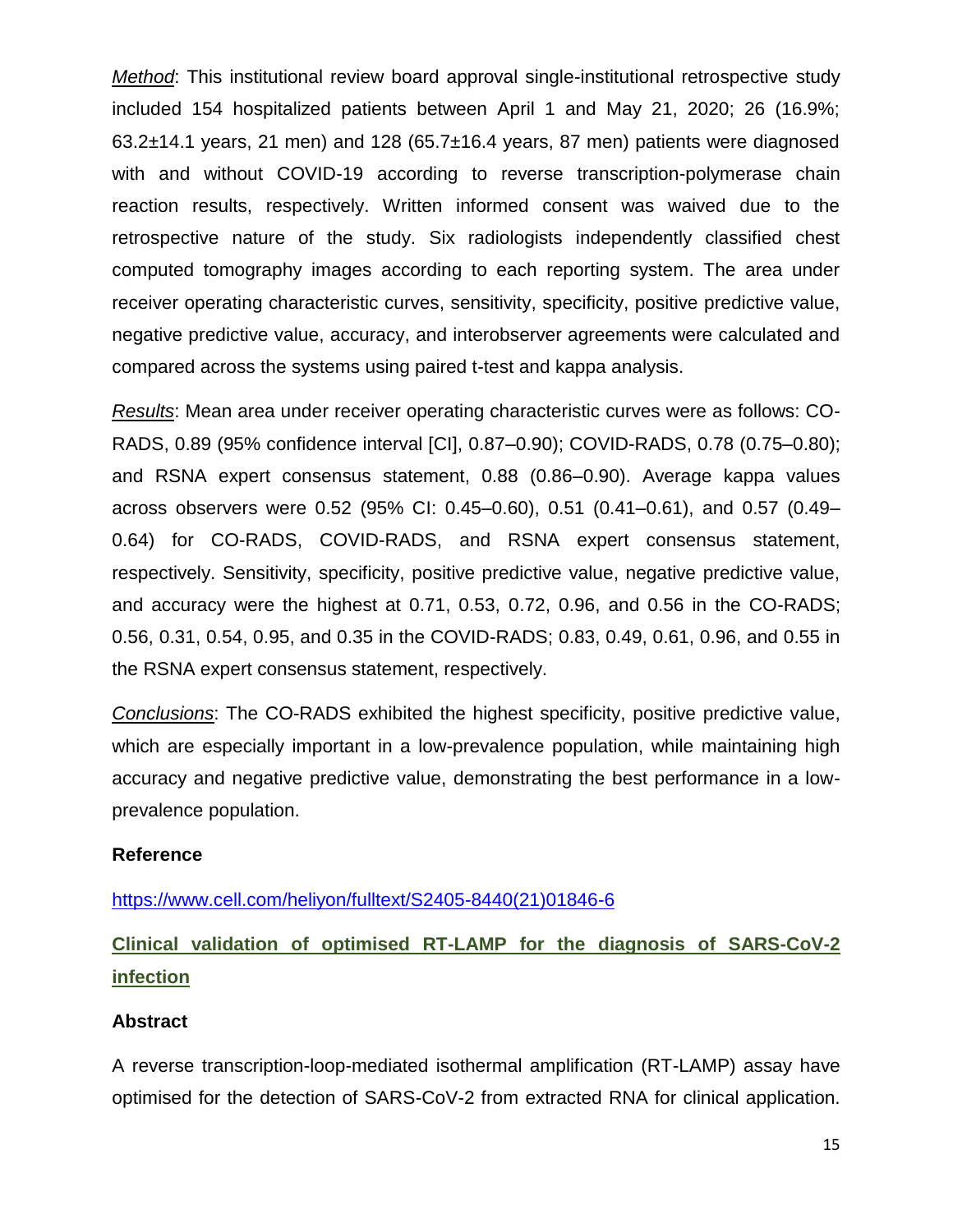The stability and reliability of the RT-LAMP assay were improved by the addition of a temperature-dependent switch oligonucleotide to reduce self- or off-target amplification. Freeze-dried master mix was then developed for single step RT-LAMP reaction, simplifying the operation for end users and improving long-term storage and transportation. The assay can detect as low as 13 copies of SARS-CoV2 RNA per reaction (25-μL). Cross reactivity with other human coronaviruses was not observed. We have applied the new RT-LAMP assay for testing clinical extracted RNA samples extracted from swabs of 72 patients in the UK and 126 samples from Greece and demonstrated the overall sensitivity of 90.2% (95% CI 83.8–94.7%) and specificity of 92.4% (95% CI 83.2–97.5%). Among 115 positive samples which Ct values were less than 34, the RT-LAMP assay was able to detect 110 of them with 95.6% sensitivity. The specificity was 100% when RNA elution used RNase-free water. The outcome of RT-LAMP can be reported by both colorimetric detection and quantifiable fluorescent reading. Objective measures with a digitized reading data flow would allow for the sharing of results for local or national surveillance.

#### **Reference**

https://www.nature.com/articles/s41598-021-95607-1

#### **Tracking the introduction and spread of SARS-CoV-2 in coastal Kenya**

#### **Abstract**

Genomic surveillance of SARS-CoV-2 is important for understanding both the evolution and the patterns of local and global transmission. Here, 311 SARS-CoV-2 genomes were generated from samples collected in coastal Kenya between 17th March and 31st July 2020. Multiple independent SARS-CoV-2 introductions were estimated into the region were primarily of European origin, although introductions could have come through neighbouring countries. Lineage B.1 accounted for 74% of sequenced cases. Lineages A, B and B.4 were detected in screened individuals at the Kenya-Tanzania border or returning travellers. Though multiple lineages were introduced into coastal Kenya following the initial confirmed case, none showed extensive local expansion other than lineage B.1. International points of entry were important conduits of SARS-CoV-2 importations into coastal Kenya and early public health responses prevented established transmission of some lineages. Undetected introductions through points of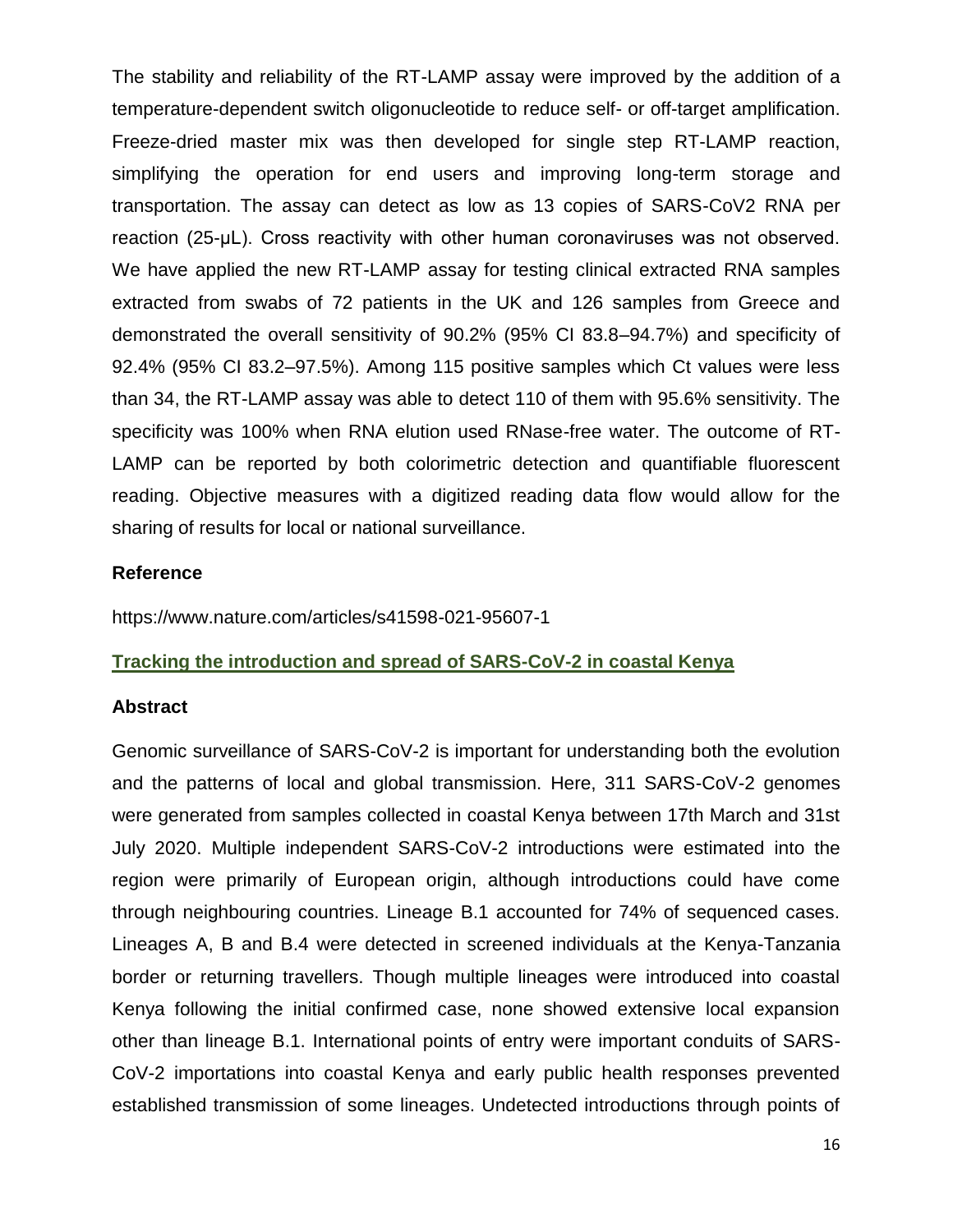entry including imports from elsewhere in the country gave rise to the local epidemic at the Kenyan coast.

#### **Reference**

https://www.nature.com/articles/s41467-021-25137-x

### **Comparative transcriptome analyses reveal genes associated with SARS-CoV-2 infection of human lung epithelial cells**

#### **Abstract**

During 2020, understanding the molecular mechanism of SARS-CoV-2 infection (the cause of COVID-19) became a scientific priority due to the devastating effects of the COVID-19. Many researchers have studied the effect of this viral infection on lung epithelial transcriptomes and deposited data in public repositories. Comprehensive analysis of such data could pave the way for development of efficient vaccines and effective drugs. In the current study, high-throughput gene expression data was obtained associated with human lung epithelial cells infected with respiratory viruses such as SARS-CoV-2, SARS, H1N1, avian influenza, rhinovirus and Dhori, then performed comparative transcriptome analysis to identify SARS-CoV-2 exclusive genes. The analysis yielded seven SARS-CoV-2 specific genes including CSF2 [GM-CSF] (colony-stimulating factor 2) and calcium-binding proteins (such as S100A8 and S100A9), which are known to be involved in respiratory diseases. The analyses showed that genes involved in inflammation are commonly altered by infection of SARS-CoV-2 and influenza viruses. Furthermore, results of protein–protein interaction analyses were consistent with a functional role of CSF2 and S100A9 in COVID-19 disease. In conclusion, our analysis revealed cellular genes associated with SARS-CoV-2 infection of the human lung epithelium; these are potential therapeutic targets.

#### **Reference**

https://www.nature.com/articles/s41598-021-95733-w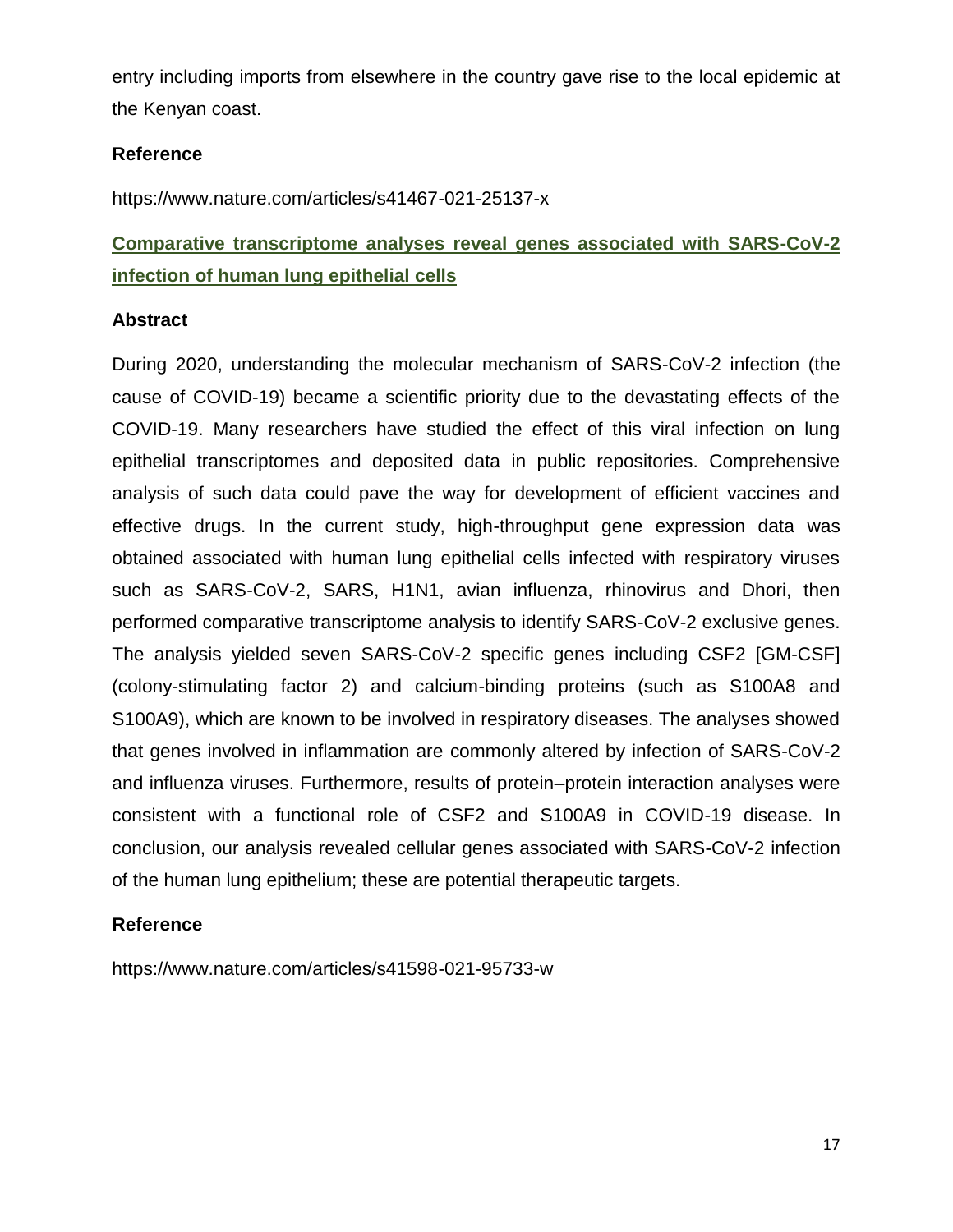### **Weak immunogenicity of SARS-CoV-2 vaccine in patients with hematologic malignancies**

#### **Abstract**

This study evaluated the safety and immunogenicity of BNT162b2 vaccine in patients with hematological malignancies. Antibodies blocking spike binding to immobilized ACE-2 (NAb) correlated with anti-Spike (S) IgG d42 titers (Spearman r = 0.865, p < 0.0001), and an anti-S IgG d42 level ≥3100 UA/mL was predictive of NAb ≥ 30%, the positivity cutoff for NAb (p < 0.0001). Only 47% of the patients achieved an anti-S IgG d42 level ≥3100 UA/mL after the two BNT162b2 inocula, compared to 87% of healthy controls. In multivariable analysis, male patients, use of B-cell targeting treatment within the last 12 months prior to vaccination, and CD19+ B-cell level <120/uL, were associated with a significantly decreased probability of achieving a protective anti-S IgG level after the second BNT162b2 inoculum. Finally, using the IFN-γ ELISPOT assay, we found a significant increase in T-cell response against the S protein, with 53% of patients having an anti-S IgG-positive ELISPOT after the second BNT162b2 inoculum. There was a correlation between the anti-S ELISPOT response and IgG d42 level (Spearman r = 0.3026, p = 0.012). These findings suggest that vaccination with two BNT162b2 inocula translates into a significant increase in humoral and cellular response in patients with hematological malignancies, but only around half of the patients can likely achieve effective immune protection against COVID-19.

#### **Reference**

https://www.nature.com/articles/s41408-021-00534-z

### **Publication Date: Aug 09, 2021**

# **The cytokines HGF and CXCL13 predict the severity and the mortality in COVID-19 patients**

#### **Abstract**

The objective of the present study was to identify biological signatures of severe coronavirus disease 2019 (COVID-19) predictive of admission in the intensive care unit (ICU). Over 170 immunological markers were investigated in a 'discovery' cohort (n = 98 patients) of the Lausanne University Hospital (LUH-1). Here we report that 13 out of 49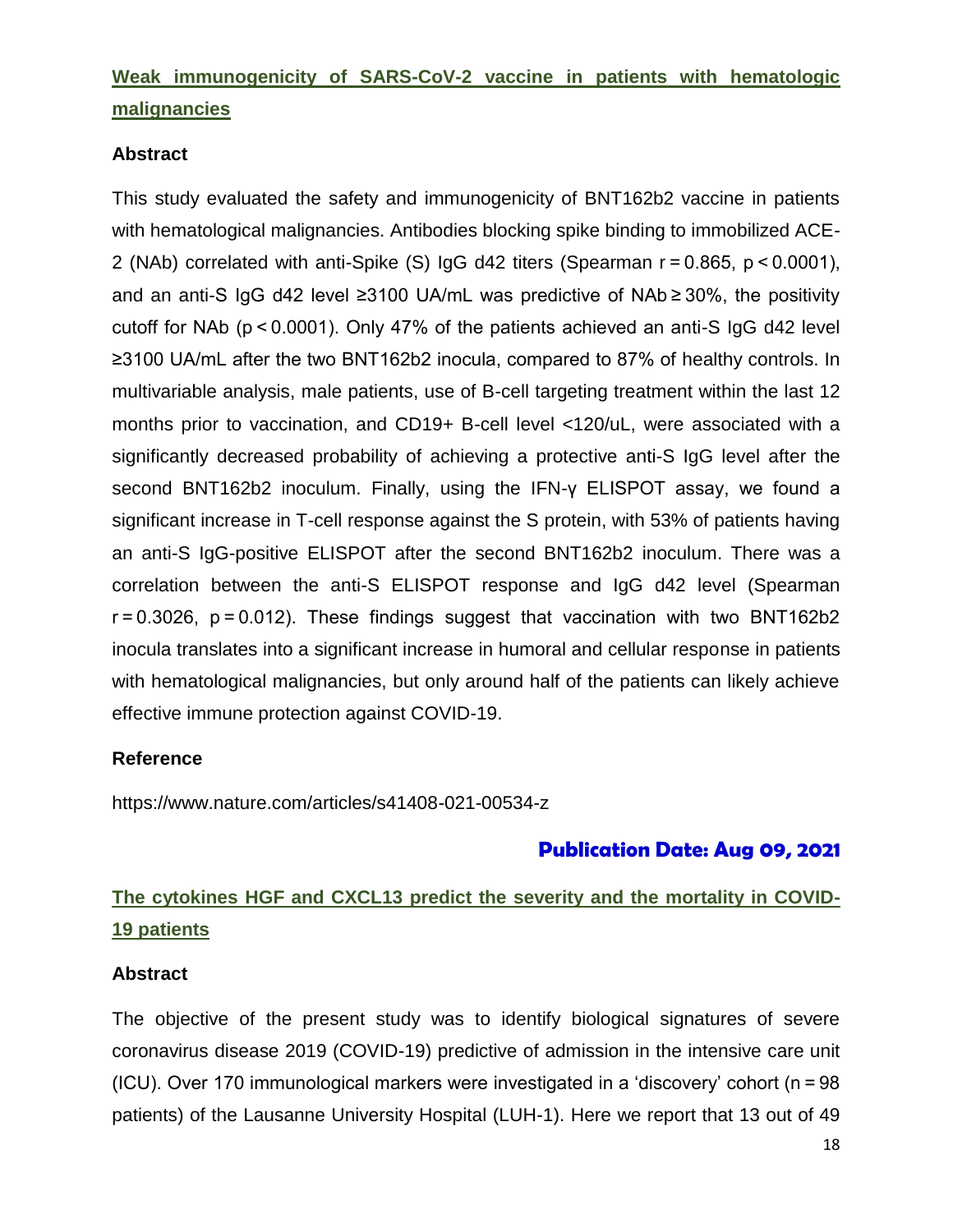cytokines were significantly associated with ICU admission in the three cohorts (P < 0.05 to P < 0.001), while cellular immunological markers lacked power in discriminating between ICU and non-ICU patients. The cytokine results were confirmed in two 'validation' cohorts, i.e. the French COVID-19 Study (FCS; n = 62) and a second LUH-2 cohort (n = 47). The combination of hepatocyte growth factor (HGF) and C-X-C motif chemokine ligand 13 (CXCL13) was the best predictor of ICU admission (positive and negative predictive values ranging from 81.8% to 93.1% and 85.2% to 94.4% in the 3 cohorts) and occurrence of death during patient follow-up (8.8 fold higher likelihood of death when both cytokines were increased). Of note, HGF is a pleiotropic cytokine with anti-inflammatory properties playing a fundamental role in lung tissue repair, and CXCL13, a pro-inflammatory chemokine associated with pulmonary fibrosis and regulating the maturation of B cell response. Up-regulation of HGF reflects the most powerful counter-regulatory mechanism of the host immune response to antagonize the pro-inflammatory cytokines including CXCL13 and to prevent lung fibrosis in COVID-19 patients.

#### **Reference**

https://www.nature.com/articles/s41467-021-25191-5

#### **Inflammasome activation at the crux of severe COVID-19**

#### **Abstract**

The COVID-19 pandemic, caused by severe acute respiratory syndrome coronavirus 2 (SARS-CoV-2), results in life-threatening disease in a minority of patients, especially elderly people and those with co-morbidities such as obesity and diabetes. Severe disease is characterized by dysregulated cytokine release, pneumonia and acute lung injury, which can rapidly progress to acute respiratory distress syndrome, disseminated intravascular coagulation, multisystem failure and death. However, a mechanistic understanding of COVID-19 progression remains unclear. Here we review evidence that SARS-CoV-2 directly or indirectly activates inflammasomes, which are large multiprotein assemblies that are broadly responsive to pathogen-associated and stressassociated cellular insults, leading to secretion of the pleiotropic IL-1 family cytokines (IL-1β and IL-18), and pyroptosis, an inflammatory form of cell death. We further discuss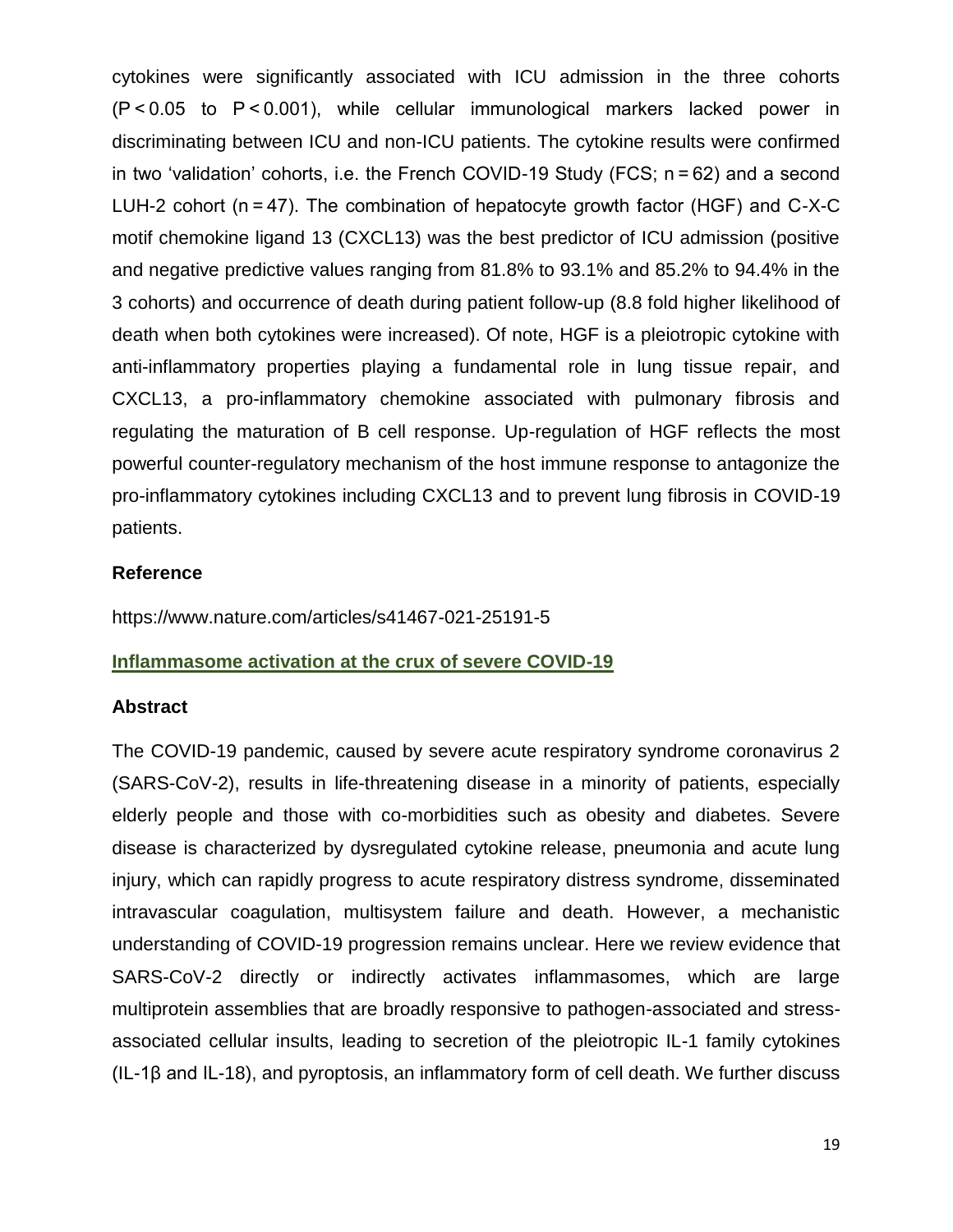potential mechanisms of inflammasome activation and clinical efforts currently under way to suppress inflammation to prevent or ameliorate severe COVID-19.

#### **Reference**

https://www.nature.com/articles/s41577-021-00588-x

**Progress of the COVID-19 vaccine effort: Viruses, vaccines and variants versus efficacy, effectiveness and escape** 

#### **Abstract**

Where 2020 saw the development and testing of vaccines against severe acute respiratory syndrome coronavirus 2 (SARS-CoV-2) at an unprecedented pace, the first half of 2021 has seen vaccine rollout in many countries. In this Progress article, we provide a snapshot of ongoing vaccine efficacy studies, as well as real-world data on vaccine effectiveness and the impact of virus variants of concern. Where they have been deployed in a high proportion of the adult population, the currently approved vaccines have been extremely effective in preventing COVID-19, particularly severe disease. Nonetheless, there are still significant challenges in ensuring equitable vaccine access around the globe and lessons that can be learned for controlling this pandemic and for the next pandemic.

#### **Reference**

https://www.nature.com/articles/s41577-021-00592-1

# **Explainable DCNN based chest X-ray image analysis and classification for COVID-19 pneumonia detection**

#### **Abstract**

To speed up the discovery of COVID-19 disease mechanisms by X-ray images, this research developed a new diagnosis platform using a deep convolutional neural network (DCNN) that is able to assist radiologists with diagnosis by distinguishing COVID-19 pneumonia from non-COVID-19 pneumonia in patients based on chest X-ray classification and analysis. Such a tool can save time in interpreting chest X-rays and increase the accuracy and thereby enhance our medical capacity for the detection and diagnosis of COVID-19. The explainable method is also used in the DCNN to select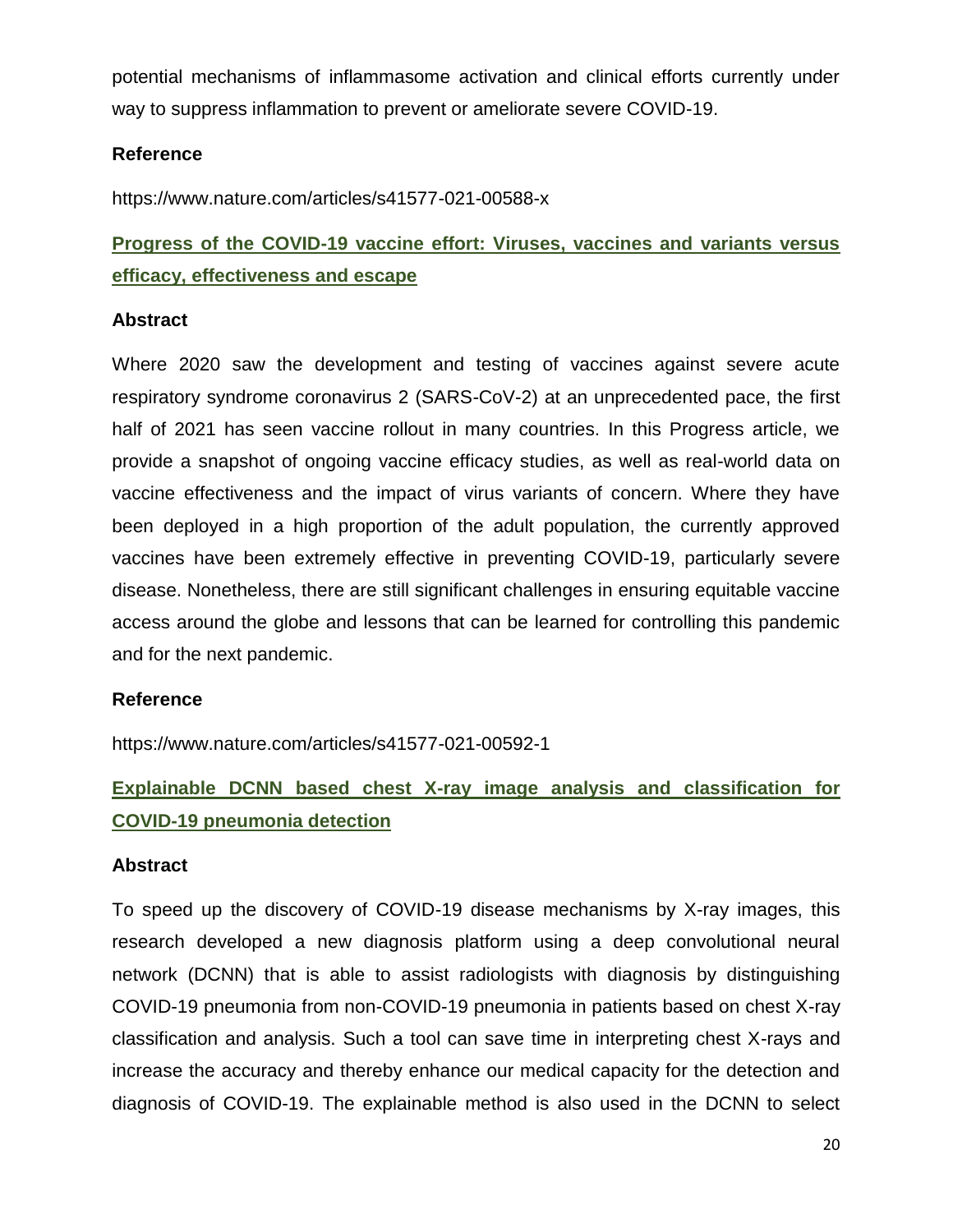instances of the X-ray dataset images to explain the behavior of training-learning models to achieve higher prediction accuracy. The average accuracy of our method is above 96%, which can replace manual reading and has the potential to be applied to large-scale rapid screening of COVID-9 for widely use cases.

#### **Reference**

https://www.nature.com/articles/s41598-021-95680-6

# **Validating deep learning inference during chest X-ray classification for COVID-19 screening**

#### **Abstract**

The new coronavirus unleashed a worldwide pandemic in early 2020, and a fatality rate several times that of the flu. As the number of infections soared, and capabilities for testing lagged behind, chest X-ray (CXR) imaging became more relevant in the early diagnosis and treatment planning for patients with suspected or confirmed COVID-19 infection. In a few weeks, proposed new methods for lung screening using deep learning rapidly appeared, while quality assurance discussions lagged behind. This paper proposes a set of protocols to validate deep learning algorithms, including our ROI Hide-and-Seek protocol, which emphasizes or hides key regions of interest from CXR data. Our protocol allows assessing the classification performance for anomaly detection and its correlation to radiological signatures, an important issue overlooked in several deep learning approaches proposed so far. By running a set of systematic tests over CXR representations using public image datasets, we demonstrate the weaknesses of current techniques and offer perspectives on the advantages and limitations of automated radiography analysis when using heterogeneous data sources.

#### **Reference**

https://www.nature.com/articles/s41598-021-95561-y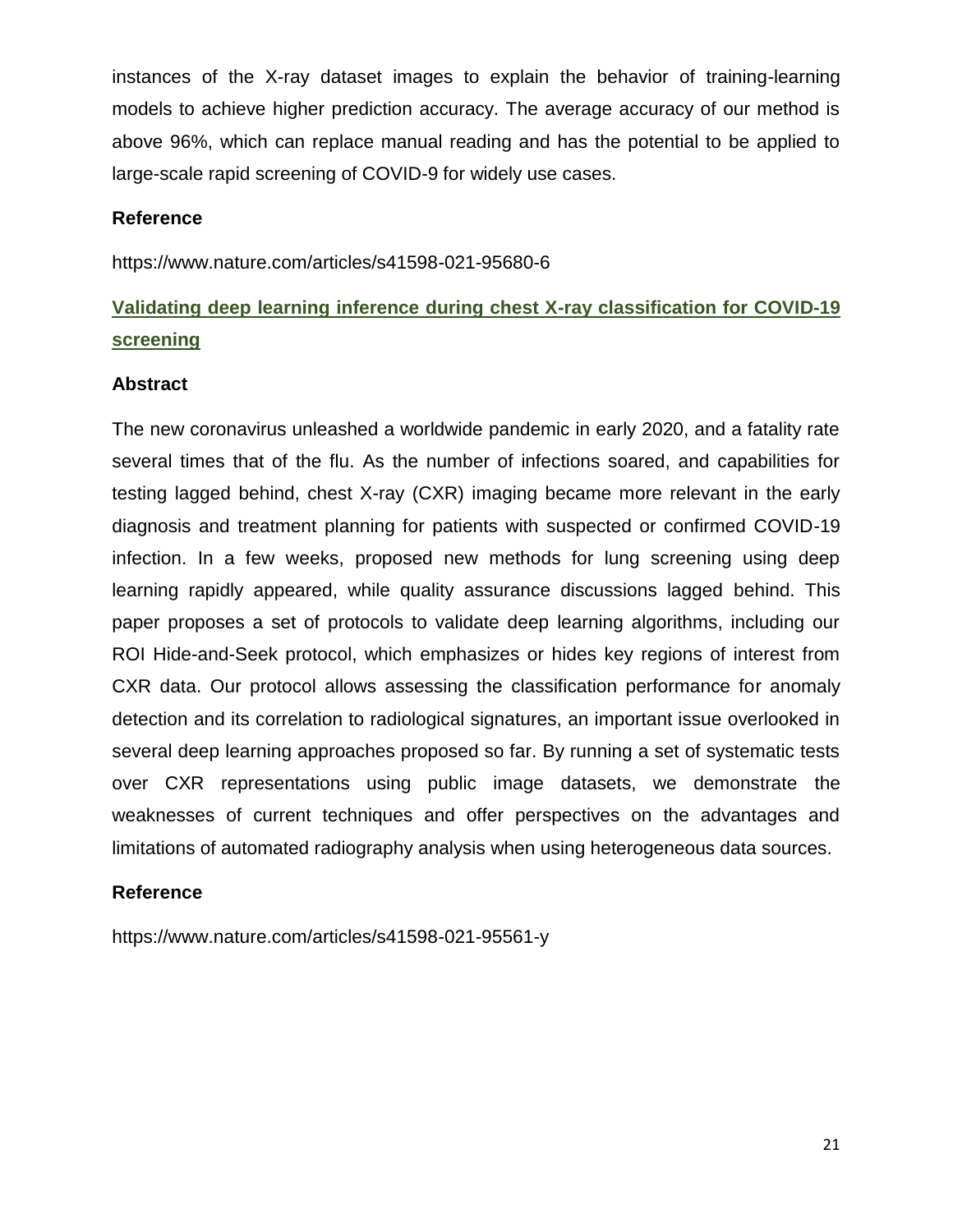### **More than 50 long-term effects of COVID-19: A systematic review and metaanalysis**

#### **Abstract**

COVID-19 can involve persistence, sequelae, and other medical complications that last weeks to months after initial recovery. This systematic review and meta-analysis aims to identify studies assessing the long-term effects of COVID-19. LitCOVID and Embase were searched to identify articles with original data published before the 1st of January 2021, with a minimum of 100 patients. For effects reported in two or more studies, meta-analyses using a random-effects model were performed using the MetaXL software to estimate the pooled prevalence with 95% CI. PRISMA guidelines were followed. A total of 18,251 publications were identified, of which 15 met the inclusion criteria. The prevalence of 55 long-term effects was estimated, 21 meta-analyses were performed, and 47,910 patients were included (age 17–87 years). The included studies defined long-COVID as ranging from 14 to 110 days post-viral infection. It was estimated that 80% of the infected patients with SARS-CoV-2 developed one or more long-term symptoms. The five most common symptoms were fatigue (58%), headache (44%), attention disorder (27%), hair loss (25%), and dyspnea (24%). Multi-disciplinary teams are crucial to developing preventive measures, rehabilitation techniques, and clinical management strategies with whole-patient perspectives designed to address long COVID-19 care.

#### **Reference**

https://www.nature.com/articles/s41598-021-95565-8

# **Massive surge of mRNA expression of clonal B-cell receptor in patients with COVID-19**

#### **Abstract**

*Background*: Antibody production is one of the primary mechanisms for recovery from coronavirus disease 2019 (COVID-19). It is speculated that massive clonal expansion of B cells, which can produce clinically meaningful neutralizing antibodies, occurs in patients who recover on the timing of acquiring adaptive immunity.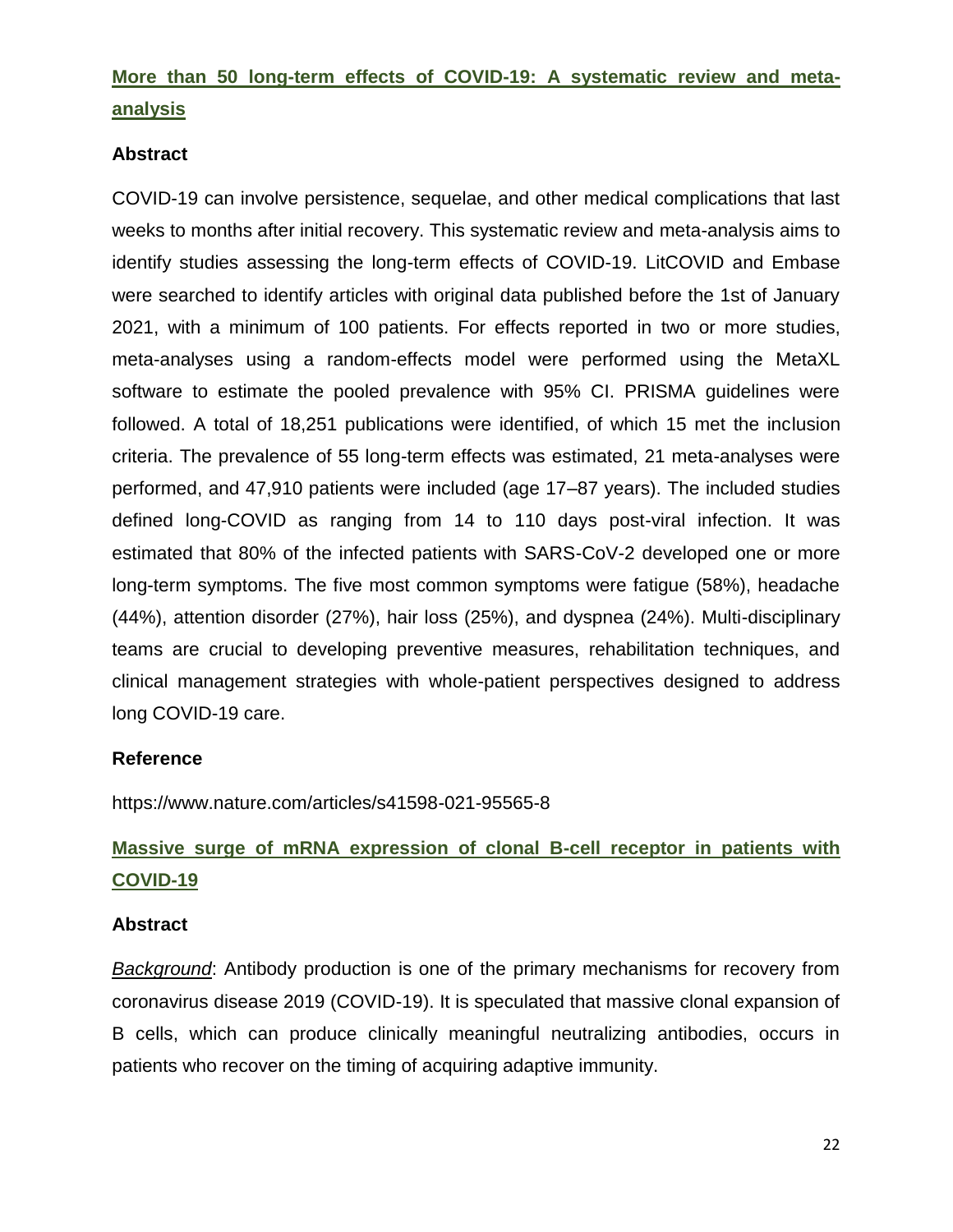*Methods*: To evaluate fluctuations in clonal B cells and the size of the clones, we chronologically assessed the B-cell receptor (BCR) repertoire in three patients with COVID-19 who recovered around 10 days after symptom onset.

*Results*: The three dominant clonotypes (top 3) were focused in each individual. The percentage frequencies of the top 3 clonotypes increased rapidly and accounted for 27.8% on day 9 in patient 1, 10.4% on day 12 in patient 2, and 10.8% on day 11 in patient 3, respectively. The frequencies of these top 3 clonotypes rapidly decreased as the patients' clinical symptoms improved. Furthermore, BCR network analysis revealed that accumulation of clusters composed of similar complementarity-determining region 3 (CDR3) sequences were rapidly formed, grew, and reached their maximum size around 10 days after symptom onset.

*Conclusions*: BCR repertoire analysis revealed that a massive surge of some unique BCRs occurs during the acquisition of adaptive immunity and recovery. The peaks were more prominent than expected. These results provide insight into the important role of BCRs in the recovery from COVID-19 and raise the possibility of developing neutralizing antibodies as COVID-19 immunotherapy.

#### **Reference**

https://www.cell.com/heliyon/fulltext/S2405-8440(21)01851-X

**Molecular encapsulation of andrographolide in 2-hydroxypropyl-β-cyclodextrin cavity: Synthesis, characterization, pharmacokinetic and in vitro antiviral activity analysis against SARS-CoV-2**

#### **Abstract**

In present investigation, AND-2-HyP-*β*-CYD (Andrographolide-2-Hydroxypropyl-*β*cyclodextrin) complex was synthesized and characterized for antiviral and pharmacokinetic profile. The linear host-guest relation suggested synthesis of a 1:1 complex of AND with 2-HyP-*β*-CYD by inclusion mode. The Kc, stability constant of the two phase system of AND with 2-HyP-β-CYD computed to be 38.60.x10<sup>-3</sup>M. <sup>1</sup>H NMR spectrum of AND indicated the presence of triplet at 6.63-ppm which was up-fielded in AND-2-HyP-*β*-CYD complex at 6.60-ppm (doublet) confirmed the insertion of AND in cavity of 2-HyP-*β*-CYD through lactone ring. AND-2-HyP-β-CYD complex exhibited the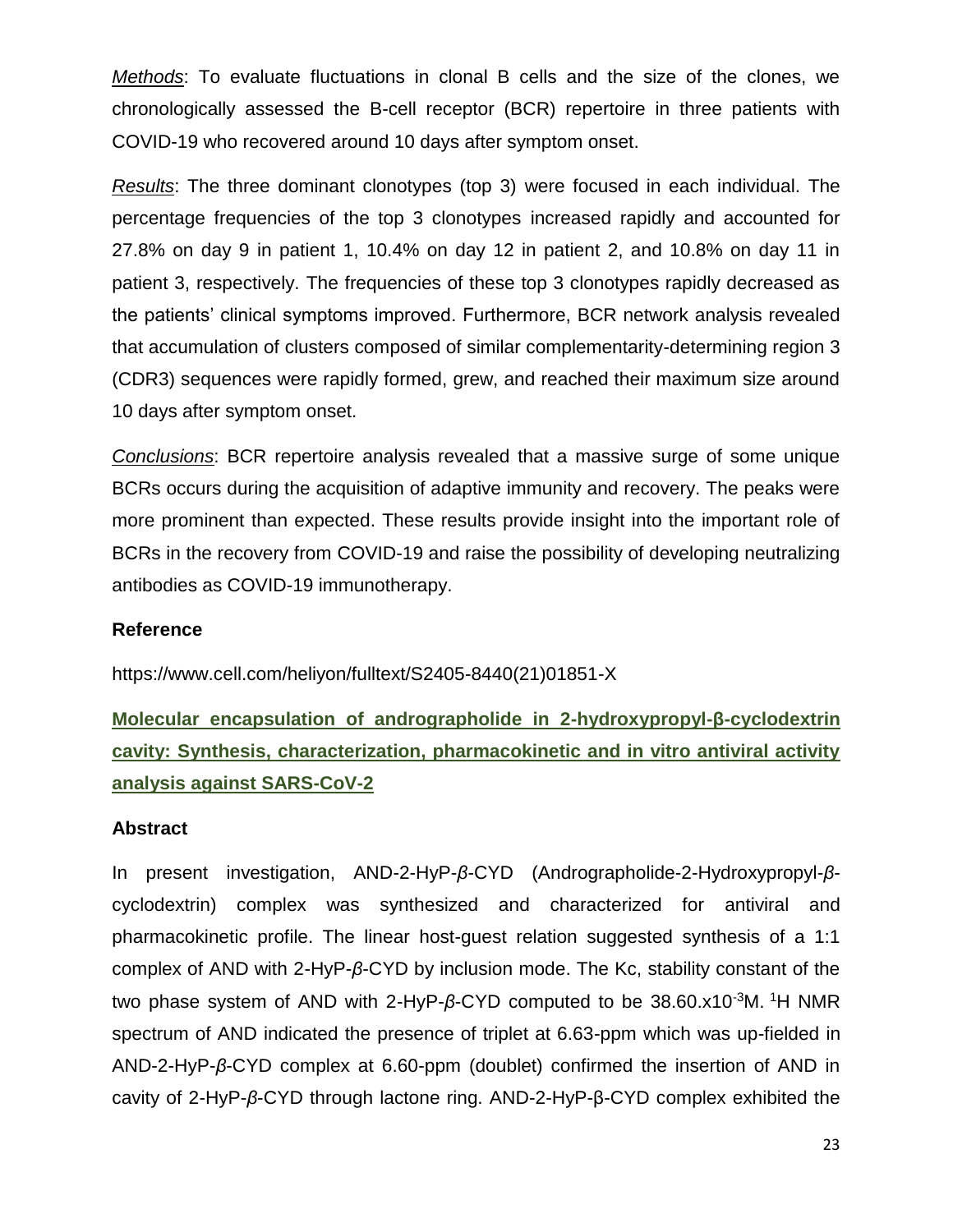IC<sub>50</sub> of 0.1-μg.mL<sup>-1</sup> (E gene) and 0.29-μg.mL<sup>-1</sup> (N gene) against SARS-CoV-2 infected Vero6 cells. Moreover, a 1.5-fold increment in extent of absorption of AND was noticed post complexation.The bioavailability was estimated to be 15.87±3.84% and 23.84±5.46%, respectively for AND and AND-2-HyP-*β*-CYD complex. AND-2-HyP-*β*-CYD complex may be a prospective candidate for further studies to evolve as a clinically viable formulation against SARS-CoV-2.

#### **Reference**

https://www.cell.com/heliyon/fulltext/S2405-8440(21)01844-2

### **One-shot identification of SARS-CoV-2 S RBD escape mutants using yeast screening**

#### **Abstract**

The potential emergence of SARS-CoV-2 Spike (S) escape mutants is a threat to reduce the efficacy of existing vaccines and neutralizing antibody (nAb) therapies. An understanding of the antibody/S escape mutation landscape is urgently needed to preemptively address this threat. Here a rapid method was described to identify escape mutants for nAbs targeting the S receptor binding site. We identified escape mutants for five nAbs, including three from the public germline class VH3-53 elicited by natural COVID-19 infection. Escape mutations predominantly mapped to the periphery of the ACE2 recognition site on the RBD with K417, D420, Y421, F486, and Q493 as notable hotspots. Libraries, methods, and software were provided as an openly available community resource to accelerate new therapeutic strategies against SARS-CoV-2.

#### **Reference**

[https://www.cell.com/cell-reports/fulltext/S2211-1247\(21\)01065-2](https://www.cell.com/cell-reports/fulltext/S2211-1247(21)01065-2)

### **Convergent antibody responses to the SARS-CoV-2 spike protein in convalescent and vaccinated individuals**

#### **Abstract**

Unrelated individuals can produce genetically similar clones of antibodies, known as public clonotypes, which have been seen in responses to different infectious diseases as well as healthy individuals. Here 37 public clonotypes were identified in memory B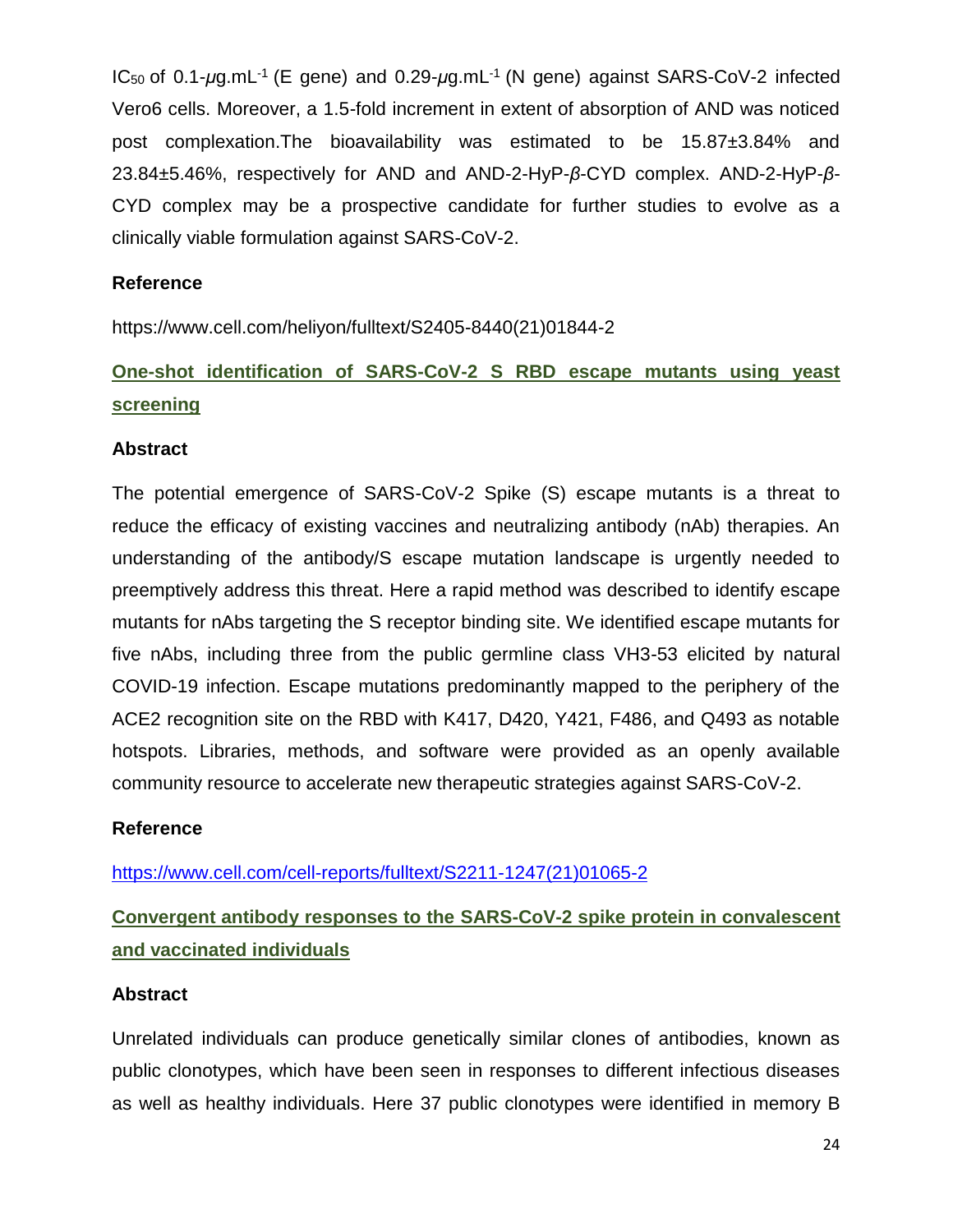cells from convalescent survivors of SARS-CoV-2 infection or in plasmablasts from an individual after vaccination with mRNA-encoded spike protein. 29 Public clonotypes were identified, including clones recognizing the receptor-binding domain (RBD) in the spike protein S1 subunit (including a neutralizing, ACE2-blocking clone that protects in vivo), and others recognizing non-RBD epitopes that bound the S2 domain. Germlinerevertant forms of some public clonotypes bound efficiently to spike protein, suggesting these common germline-encoded antibodies are preconfigured for avid recognition. Identification of large numbers of public clonotypes provides insight into the molecular basis of efficacy of SARS-CoV-2 vaccines and sheds light on the immune pressures driving the selection of common viral escape mutants.

#### **Reference**

https://www.cell.com/cell-reports/fulltext/S2211-1247(21)01042-1

### **Effect of anakinra on mortality in patients with COVID-19: A systematic review and patient-level meta-analysis**

#### **Abstract**

*Background*: Anakinra might improve the prognosis of patients with moderate to severe COVID-19 (*i.e.*, patients requiring oxygen supplementation but not yet receiving organ support). It was aimed to assess the effect of anakinra treatment on mortality in patients admitted to hospital with COVID-19.

*Methods*: For this systematic review and individual patient-level meta-analysis, a systematic literature search was done on Dec 28, 2020, in Medline (PubMed), Cochrane, medRxiv, bioRxiv, and the ClinicalTrials.gov databases for randomised trials, comparative studies, and observational studies of patients admitted to hospital with COVID-19, comparing administration of anakinra with standard of care, or placebo, or both. The search was repeated on Jan 22, 2021. Individual patient-level data were requested from investigators and corresponding authors of eligible studies; if individual patient-level data were not available, published data were extracted from the original reports. The primary endpoint was mortality after 28 days and the secondary endpoint was safety (eg, the risk of secondary infections). This study is registered on PROSPERO (CRD42020221491).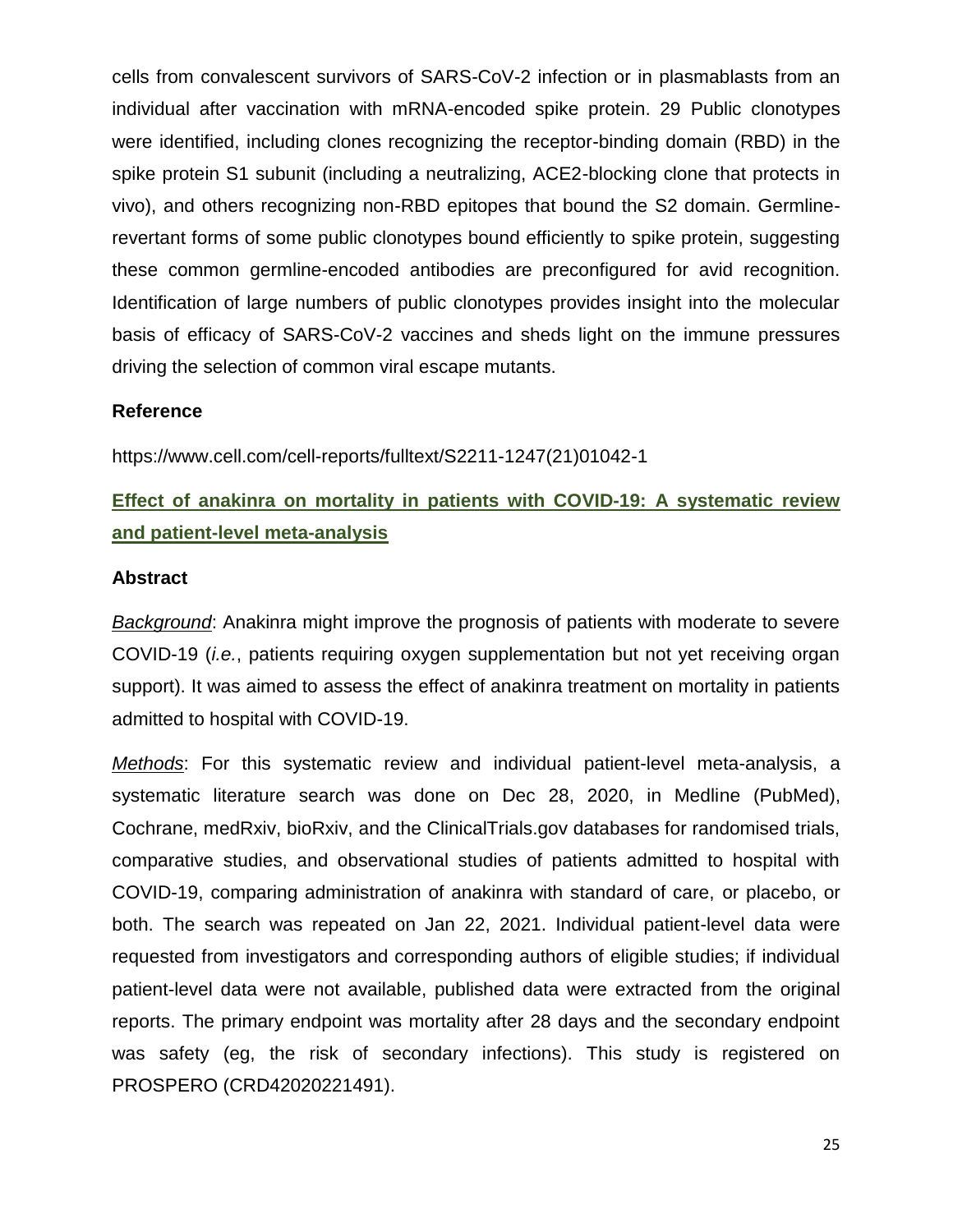*Findings*: 209 Articles were identified, of which 178 full-text articles fulfilled screening criteria and were assessed. Aggregate data on 1185 patients from nine studies were analysed, and individual patient-level data on 895 patients were provided from six of these studies. Eight studies were observational and one was a randomised controlled trial. Most studies used historical controls. In the individual patient-level meta-analysis, after adjusting for age, comorbidities, baseline ratio of the arterial partial oxygen pressure divided by the fraction of inspired oxygen (PaO2/FiO2), C-reactive protein (CRP) concentrations, and lymphopenia, mortality was significantly lower in patients treated with anakinra (38 [11%] of 342) than in those receiving standard of care with or without placebo (137 [25%] of 553; adjusted odds ratio [OR] 0·32 [95% CI 0·20–0·51]). The mortality benefit was similar across subgroups regardless of comorbidities (ie, diabetes), ferritin concentrations, or the baseline PaO2/FiO2. In a subgroup analysis, anakinra was more effective in lowering mortality in patients with CRP concentrations higher than 100 mg/L (OR 0.28 [95% CI 0.17–0.47]). Anakinra showed a significant survival benefit when given without dexamethasone (OR 0·23 [95% CI 0·12–0·43]), but not with dexamethasone co-administration (0·72 [95% CI 0·37–1·41]). Anakinra was not associated with a significantly increased risk of secondary infections when compared with standard of care (OR 1·35 [95% CI 0·59–3·10]).

*Interpretation*: Anakinra could be a safe, anti-inflammatory treatment option to reduce the mortality risk in patients admitted to hospital with moderate to severe COVID-19 pneumonia, especially in the presence of signs of hyperinflammation such as CRP concentrations higher than 100 mg/L.

#### **Reference**

https://www.thelancet.com/journals/lanrhe/article/PIIS2665-9913(21)00216-2/fulltext

#### **Publication Date: Aug 08, 2021**

# **Sensitive extraction-free SARS-CoV-2 RNA virus detection using a chelating resin Abstract**

Current conventional detection of SARS-CoV-2 involves collection of a patient sample with a nasopharyngeal swab, storage of the swab during transport in a viral transport medium, extraction of RNA, and quantitative reverse transcription PCR (RT-qPCR). We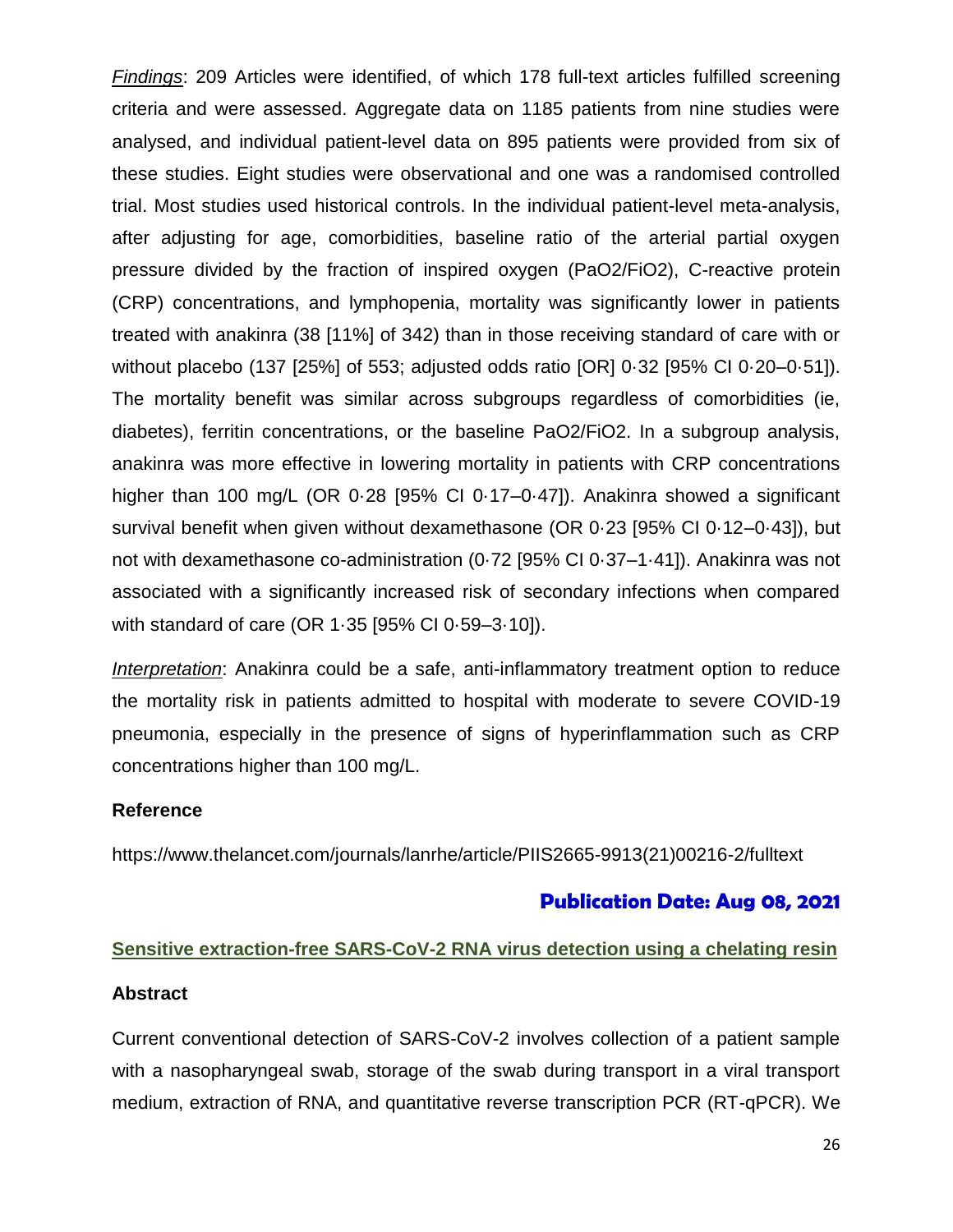developed a simplified preparation method using a chelating resin, Chelex, that obviates RNA extraction during viral testing. Direct detection RT-qPCR and digital-droplet PCR was compared to the current conventional method with RNA extraction for simulated samples and patient specimens. The heat-treatment in the presence of Chelex markedly improved detection sensitivity as compared to heat alone, and lack of RNA extraction shortens the overall diagnostic workflow. Furthermore, the initial sample heating step inactivates SARS-CoV-2 infectivity, thus improving workflow safety. This fast RNA preparation and detection method is versatile for a variety of samples, safe for testing personnel, and suitable for standard clinical collection and testing on high throughput platforms.

#### **Reference**

https://www.cell.com/iscience/fulltext/S2589-0042(21)00928-7

#### **Publication Date: Aug 06, 2021**

### **Cerebral venous thrombosis after vaccination against COVID-19 in the UK: A multicentre cohort study**

#### **Abstract**

*Background*: A new syndrome of vaccine-induced immune thrombotic thrombocytopenia (VITT) has emerged as a rare side-effect of vaccination against COVID-19. Cerebral venous thrombosis is the most common manifestation of this syndrome but, to our knowledge, has not previously been described in detail. We aimed to document the features of post-vaccination cerebral venous thrombosis with and without VITT and to assess whether VITT is associated with poorer outcomes.

*Methods*: For this multicentre cohort study, clinicians were asked to submit all cases in which COVID-19 vaccination preceded the onset of cerebral venous thrombosis, regardless of the type of vaccine, interval between vaccine and onset of cerebral venous thrombosis symptoms, or blood test results. Clinical characteristics, laboratory results (including the results of tests for anti-platelet factor 4 antibodies where available), and radiological features were collected at hospital admission of patients with cerebral venous thrombosis after vaccination against COVID-19, with no exclusion criteria. We defined cerebral venous thrombosis cases as VITT-associated if the lowest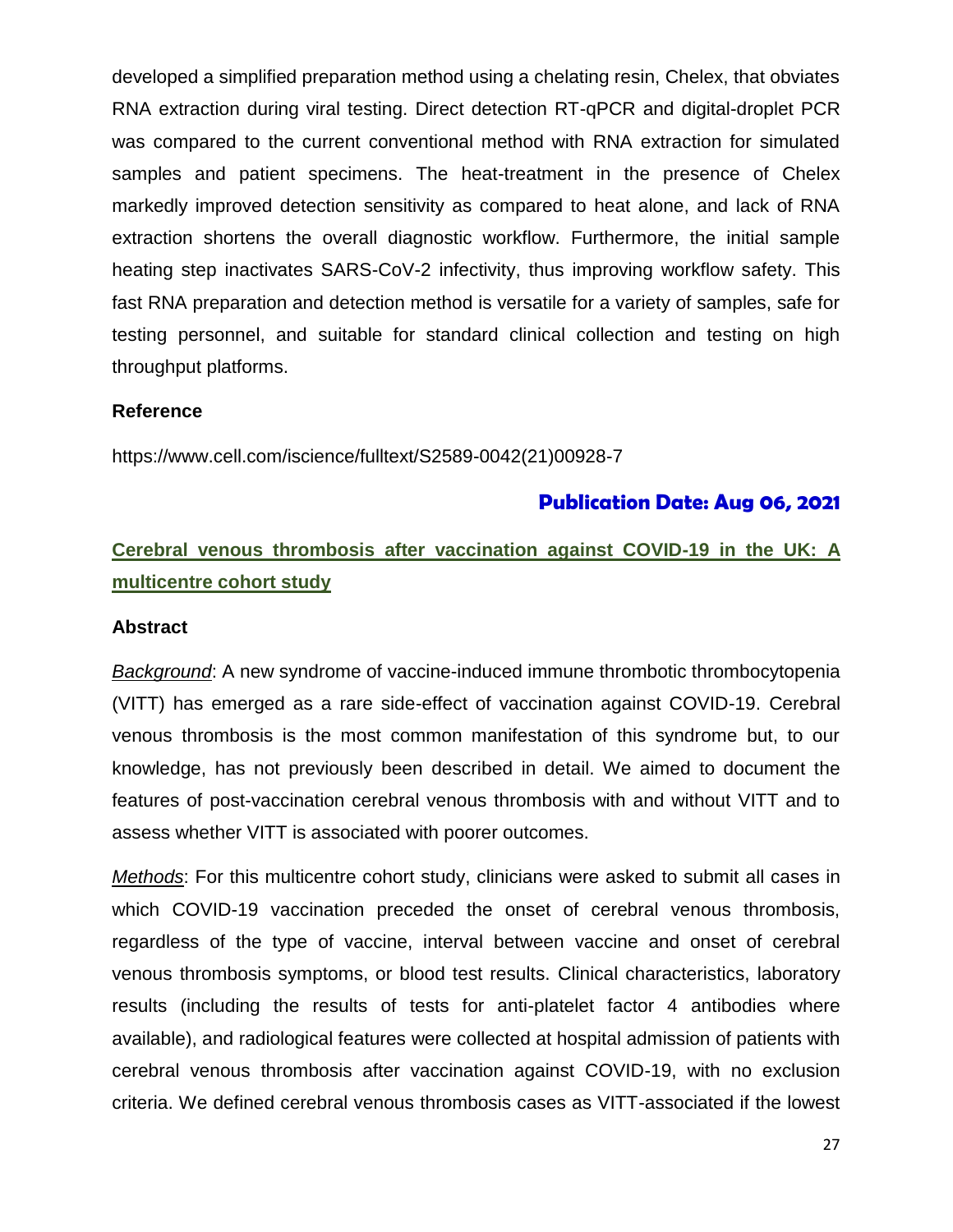platelet count recorded during admission was below 150 × 109 per L and, if the D-dimer was measured, the highest value recorded was greater than 2000 μg/L. We compared the VITT and non-VITT groups for the proportion of patients who had died or were dependent on others to help them with their activities of daily living (modified Rankin score 3–6) at the end of hospital admission (the primary outcome of the study). The VITT group were also compared with a large cohort of patients with cerebral venous thrombosis described in the International Study on Cerebral Vein and Dural Sinus Thrombosis.

*Findings*: Between April 1 and May 20, 2021, data was received on 99 patients from collaborators in 43 hospitals across the UK. Four patients were excluded because they did not have definitive evidence of cerebral venous thrombosis on imaging. Of the remaining 95 patients, 70 had VITT and 25 did not. The median age of the VITT group (47 years, IQR 32–55) was lower than in the non-VITT group (57 years; 41–62; p=0·0045). Patients with VITT-associated cerebral venous thrombosis had more intracranial veins thrombosed (median three, IQR 2–4) than non-VITT patients (two, 2– 3; p=0·041) and more frequently had extracranial thrombosis (31 [44%] of 70 patients) compared with non-VITT patients (one [4%] of 25 patients; p=0·0003). The primary outcome of death or dependency occurred more frequently in patients with VITTassociated cerebral venous thrombosis (33 [47%] of 70 patients) compared with the non-VITT control group (four [16%] of 25 patients; p=0·0061). This adverse outcome was less frequent in patients with VITT who received non-heparin anticoagulants (18 [36%] of 50 patients) compared with those who did not (15 [75%] of 20 patients; p=0·0031), and in those who received intravenous immunoglobulin (22 [40%] of 55 patients) compared with those who did not (11 [73%] of 15 patients; p=0·022).

*Interpretation*: Cerebral venous thrombosis is more severe in the context of VITT. Nonheparin anticoagulants and immunoglobulin treatment might improve outcomes of VITTassociated cerebral venous thrombosis. Since existing criteria excluded some patients with otherwise typical VITT-associated cerebral venous thrombosis, we propose new diagnostic criteria that are more appropriate.

#### **Reference**

https://www.thelancet.com/journals/lancet/article/PIIS0140-6736(21)01608-1/fulltext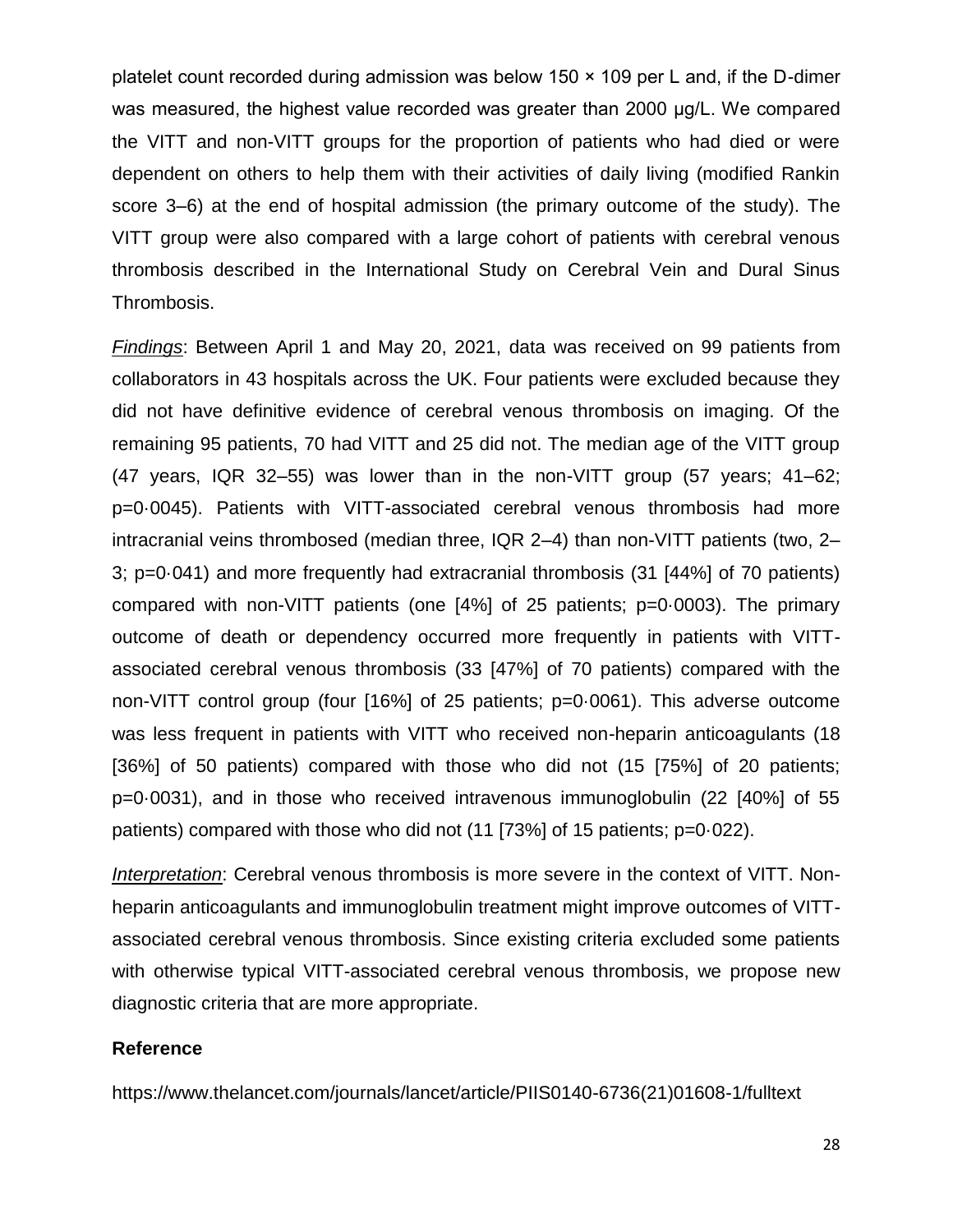### **Electrocardiographic manifestations of COVID-19: Effect on cardiac activation and repolarization**

#### **Abstract**

*Background*: Prolonged QT intervals are reported in patients with COVID-19. Additionally, virus particles in heart tissue and abnormal troponin levels have been reported. Consequently, we hypothesize that cardiac electrophysiologic abnormalities may be associated with COVID-19.

*Methods*: This is a retrospective study between March 15th, 2020 and May 30th, 2020 of 828 patients with COVID-19 and baseline ECG. Corrected QT (QTc) and QRS intervals were measured from ECGs performed prior to intervention or administration of QT prolonging drugs. QTc and QRS intervals were evaluated as a function of disease severity (patients admitted versus discharged; inpatients admitted to medical unit vs ICU) and cardiac involvement (troponin elevation >0.03 ng/ml, elevated B-natriuretic peptide (BNP) or NT pro-BNP >500 pg/ml). Multivariable analysis was used to test for significance. Odds ratios for predictors of disease severity and mortality were generated.

*Findings*: Baseline QTc of inpatients was prolonged compared to patients discharged  $(450.1\pm30.2$  versus  $423.4\pm21.7$  msec,  $p<0.0001$ ) and relative to a control group of patients with influenza (p=0.006). Inpatients with abnormal cardiac biomarkers had prolonged QTc and QRS compared to those with normal levels (troponin - QTc: 460.9±34.6 versus 445.3±26.6 msec, p<0.0001, QRS: 98.7±24.6 vs 90.5±16.9 msec, p<0.0001; BNP - QTc: 465.9±33.0 versus 446.0±26.2 msec, p<0.0001, QRS: 103.6±25.3 versus 90.6±17.6 msec, p<0.0001). Findings were confirmed with multivariable analysis (all p<0.05). QTc prolongation independently predicted mortality (8.3% increase in mortality for every 10 msec increase in QTc; OR 1.083, CI [1.002, 1.171], p=0.04).

*Interpretation*: QRS and QTc intervals are early markers for COVID-19 disease progression and mortality. ECG, a readily accessible tool, identifies cardiac involvement and may be used to predict disease course.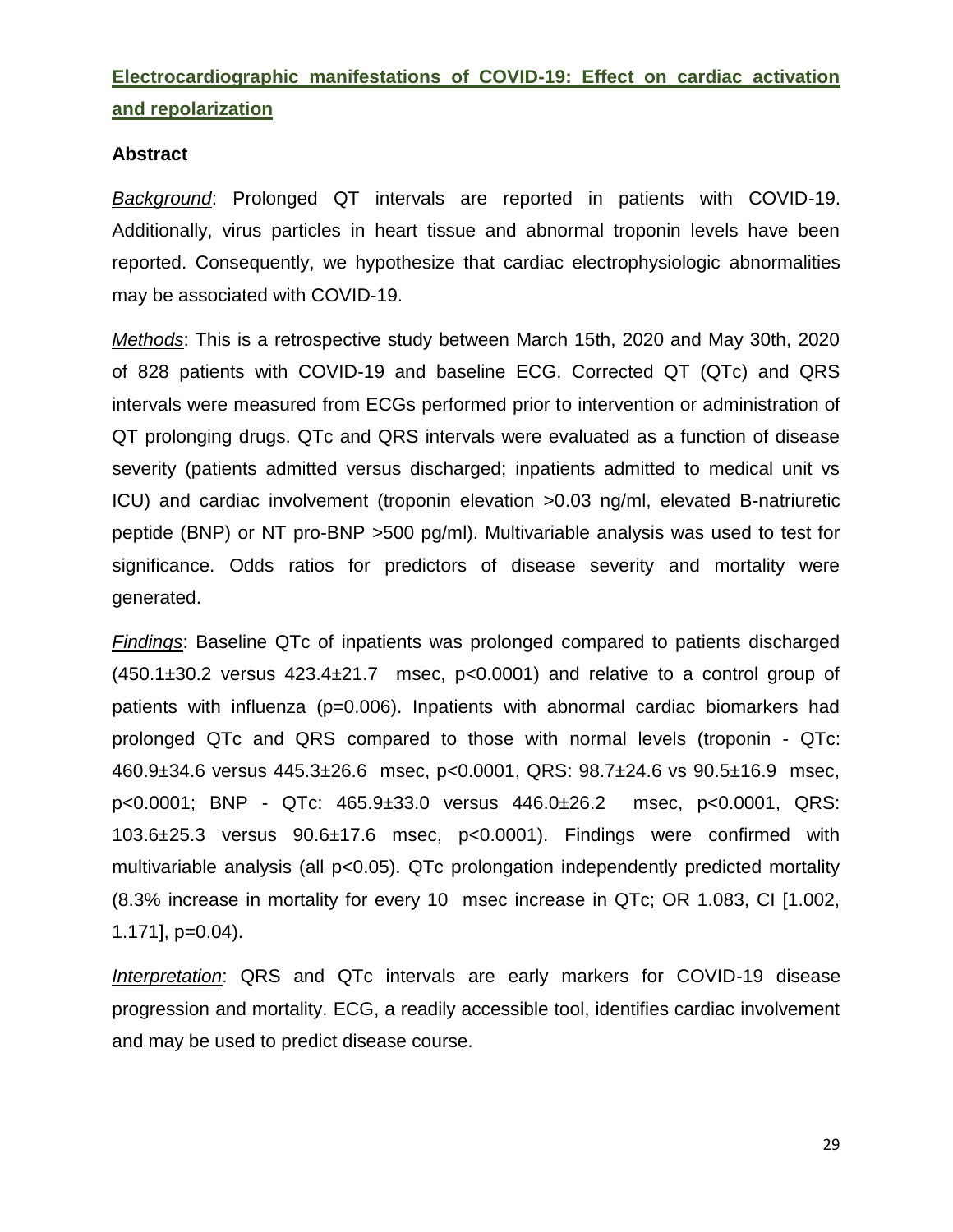#### **Reference**

https://www.thelancet.com/journals/eclinm/article/PIIS2589-5370(21)00337-0/fulltext

### **An AAV-based, room-temperature stable, single dose COVID-19 vaccine provides durable immunogenicity and protection in non-human primates**

#### **Abstract**

The SARS-CoV-2 pandemic has affected more than 185 million people worldwide resulting in over 4 million deaths. To contain the pandemic, there is a continued need for safe vaccines that provide durable protection at low and scalable doses and are easily delivered. Here, AAVCOVID-1, an adeno-associated viral (AAV), Spike genebased vaccine candidate demonstrates potent immunogenicity in mouse and nonhuman primates following a single injection and confers complete protection from SARS-CoV-2 challenge in macaques. Peak neutralizing antibody titers are sustained at 1 year and complemented by functional memory T-cell responses. The AAVCOVID vector has no relevant pre-existing immunity in humans, does not elicit cross-reactivity to common AAVs used in gene therapy, and its persistence and expression wanes following injection. The single, low dose requirement, high yield manufacturability, and 1-month stability for storage at room-temperature may make this technology well-suited to support effective immunization campaigns for emerging pathogens on a global scale.

#### **Reference**

https://www.cell.com/cell-host-microbe/fulltext/S1931-3128(21)00378-4

**Safety and immunogenicity of heterologous versus homologous prime-boost schedules with an adenoviral vectored and mRNA COVID-19 vaccine (Com-COV): A single-blind, randomised, non-inferiority trial**

#### **Abstract**

*Background*: Use of heterologous prime-boost COVID-19 vaccine schedules could facilitate mass COVID-19 immunisation. However, It was previously reported that heterologous schedules incorporating an adenoviral vectored vaccine (ChAdOx1 nCoV-19, AstraZeneca; hereafter referred to as ChAd) and an mRNA vaccine (BNT162b2, Pfizer–BioNTech; hereafter referred to as BNT) at a 4-week interval are more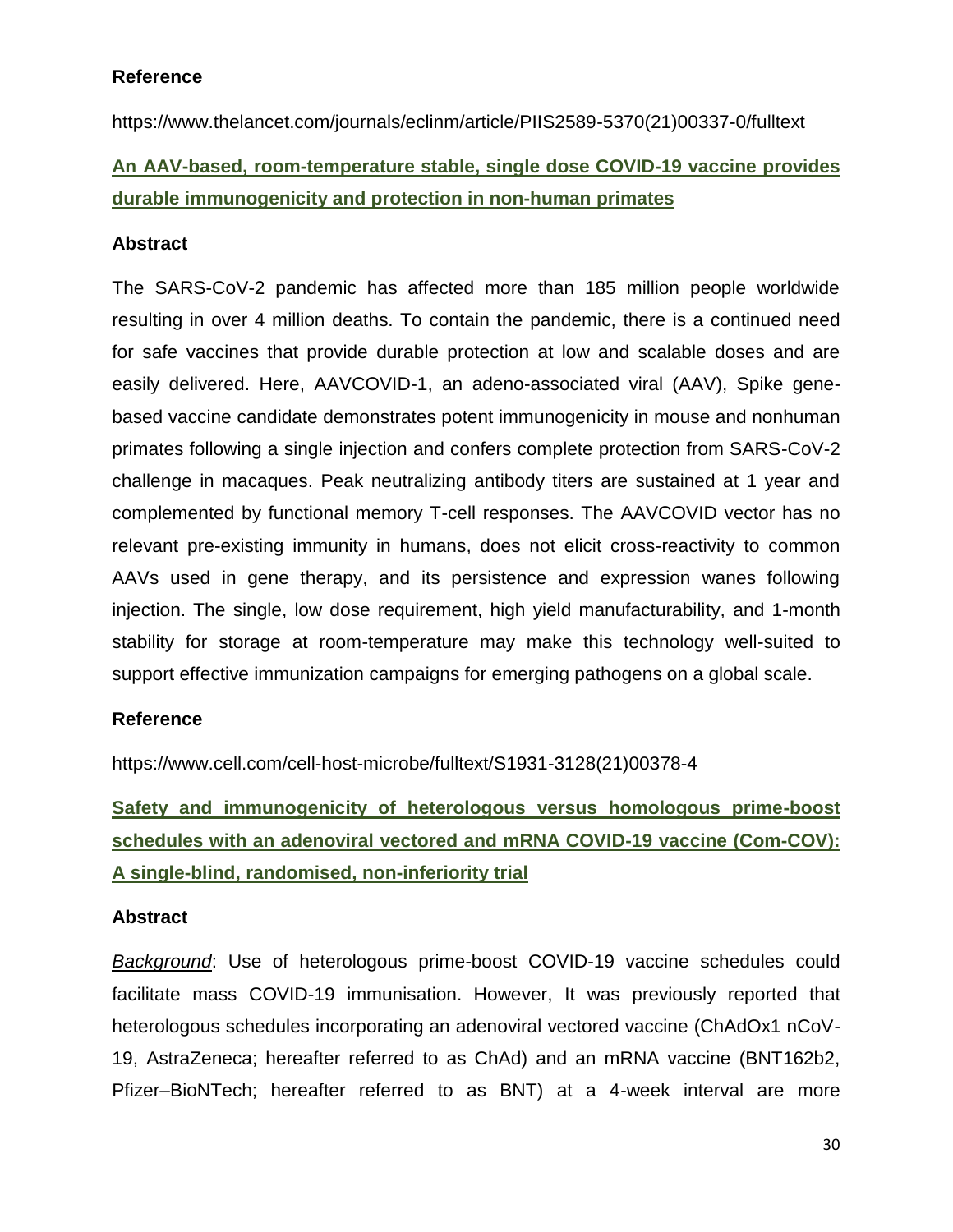reactogenic than homologous schedules. Here, the safety and immunogenicity of heterologous schedules were reported with the ChAd and BNT vaccines.

*Methods*: Com-COV is a participant-blinded, randomised, non-inferiority trial evaluating vaccine safety, reactogenicity, and immunogenicity. Adults aged 50 years and older with no or well controlled comorbidities and no previous SARS-CoV-2 infection by laboratory confirmation were eligible and were recruited at eight sites across the UK. The majority of eligible participants were enrolled into the general cohort (28-day or 84-day primeboost intervals), who were randomly assigned (1:1:1:1:1:1:1:1) to receive ChAd/ChAd, ChAd/BNT, BNT/BNT, or BNT/ChAd, administered at either 28-day or 84-day primeboost intervals. A small subset of eligible participants (n=100) were enrolled into an immunology cohort, who had additional blood tests to evaluate immune responses; these participants were randomly assigned (1:1:1:1) to the four schedules (28-day interval only). Participants were masked to the vaccine received but not to the primeboost interval. The primary endpoint was the geometric mean ratio (GMR) of serum SARS-CoV-2 anti-spike IgG concentration (measured by ELISA) at 28 days after boost, when comparing ChAd/BNT with ChAd/ChAd, and BNT/ChAd with BNT/BNT. The heterologous schedules were considered non-inferior to the approved homologous schedules if the lower limit of the one-sided 97·5% CI of the GMR of these comparisons was greater than 0·63. The primary analysis was done in the per-protocol population, who were seronegative at baseline. Safety analyses were done among participants receiving at least one dose of a study vaccine. The trial is registered with ISRCTN, 69254139.

*Findings*: Between Feb 11 and Feb 26, 2021, 830 participants were enrolled and randomised, including 463 participants with a 28-day prime-boost interval, for whom results are reported here. The mean age of participants was 57·8 years (SD 4·7), with 212 (46%) female participants and 117 (25%) from ethnic minorities. At day 28 post boost, the geometric mean concentration of SARS-CoV-2 anti-spike IgG in ChAd/BNT recipients (12 906 ELU/mL) was non-inferior to that in ChAd/ChAd recipients (1392 ELU/mL), with a GMR of 9.2 (one-sided 97:5% CI 7:5 to  $\infty$ ). In participants primed with BNT, we did not show non-inferiority of the heterologous schedule (BNT/ChAd, 7133 ELU/mL) against the homologous schedule (BNT/BNT, 14 080 ELU/mL), with a GMR of

31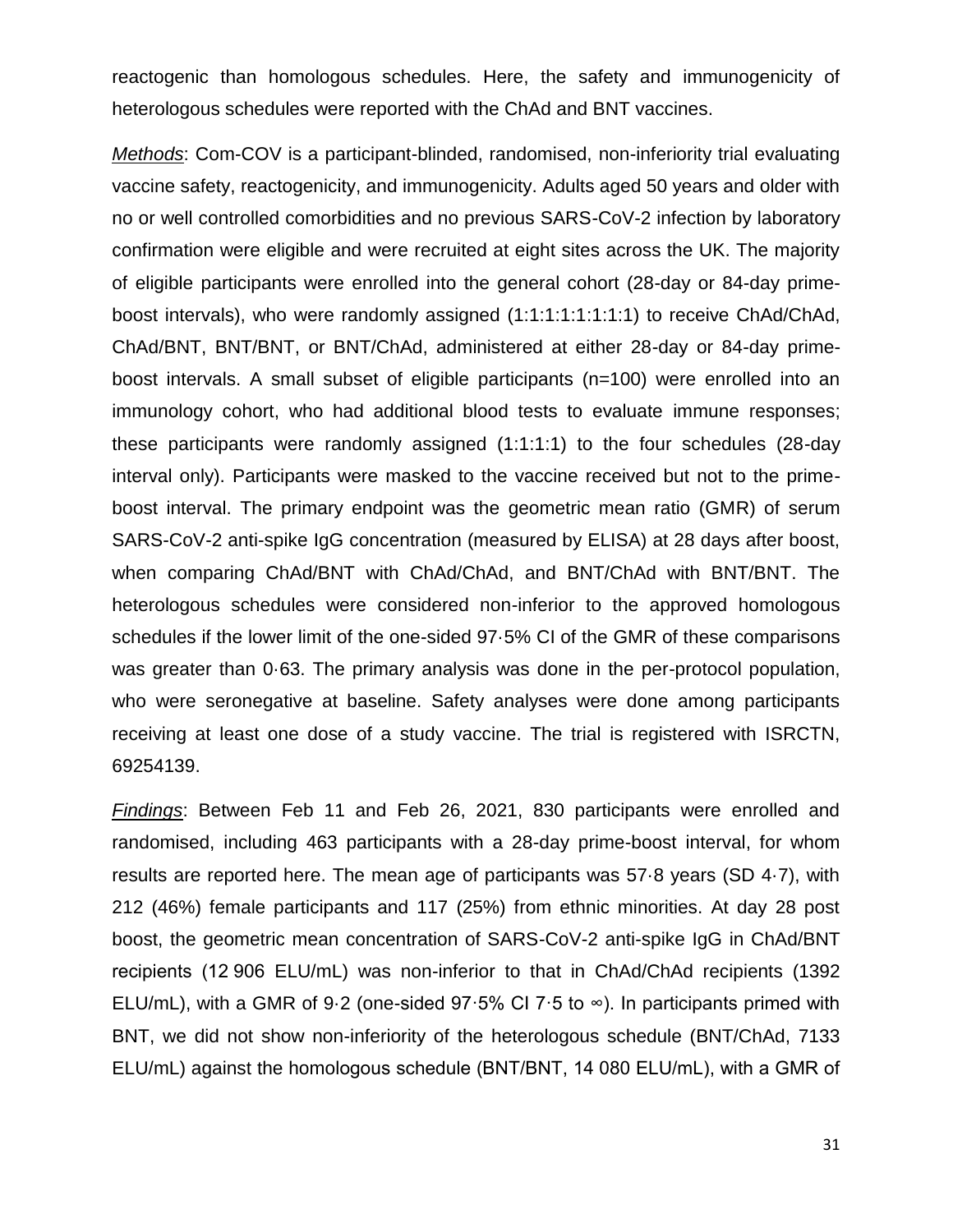0·51 (one-sided 97·5% CI 0·43 to ∞). Four serious adverse events occurred across all groups, none of which were considered to be related to immunisation.

*Interpretation*: Despite the BNT/ChAd regimen not meeting non-inferiority criteria, the SARS-CoV-2 anti-spike IgG concentrations of both heterologous schedules were higher than that of a licensed vaccine schedule (ChAd/ChAd) with proven efficacy against COVID-19 disease and hospitalisation. Along with the higher immunogenicity of ChAd/BNT compared with ChAD/ChAd, these data support flexibility in the use of heterologous prime-boost vaccination using ChAd and BNT COVID-19 vaccines.

#### **Reference**

https://www.thelancet.com/journals/lancet/article/PIIS0140-6736(21)01694-9/fulltext

**Antibody development after COVID-19 vaccination in patients with autoimmune diseases in the Netherlands: A substudy of data from two prospective cohort studies**

#### **Abstract**

*Background*: Data are scarce on immunogenicity of COVID-19 vaccines in patients with autoimmune diseases, who are often treated with immunosuppressive drugs. We aimed to investigate the effect of different immunosuppressive drugs on antibody development after COVID-19 vaccination in patients with autoimmune diseases.

*Methods*: In this study, serum samples were used, collected from patients with autoimmune diseases and healthy controls who were included in two ongoing prospective cohort studies in the Netherlands. Participants were eligible for inclusion in this substudy if they had been vaccinated with any COVID-19 vaccine via the Dutch national vaccine programme, which at the time was prioritising vaccination of older individuals. Samples were collected after the first or second COVID-19 vaccination. No serial samples were collected. Seroconversion rates and IgG antibody titres against the receptor-binding domain of the SARS-CoV-2 spike protein were measured. Logistic and linear regression analyses were used to investigate the association between medication use at the time of vaccination and at least until sampling, seroconversion rates, and IgG antibody titres. The studies from which data were collected are registered on the Netherlands Trial Register, Trial ID NL8513, and ClinicalTrials.org, NCT04498286.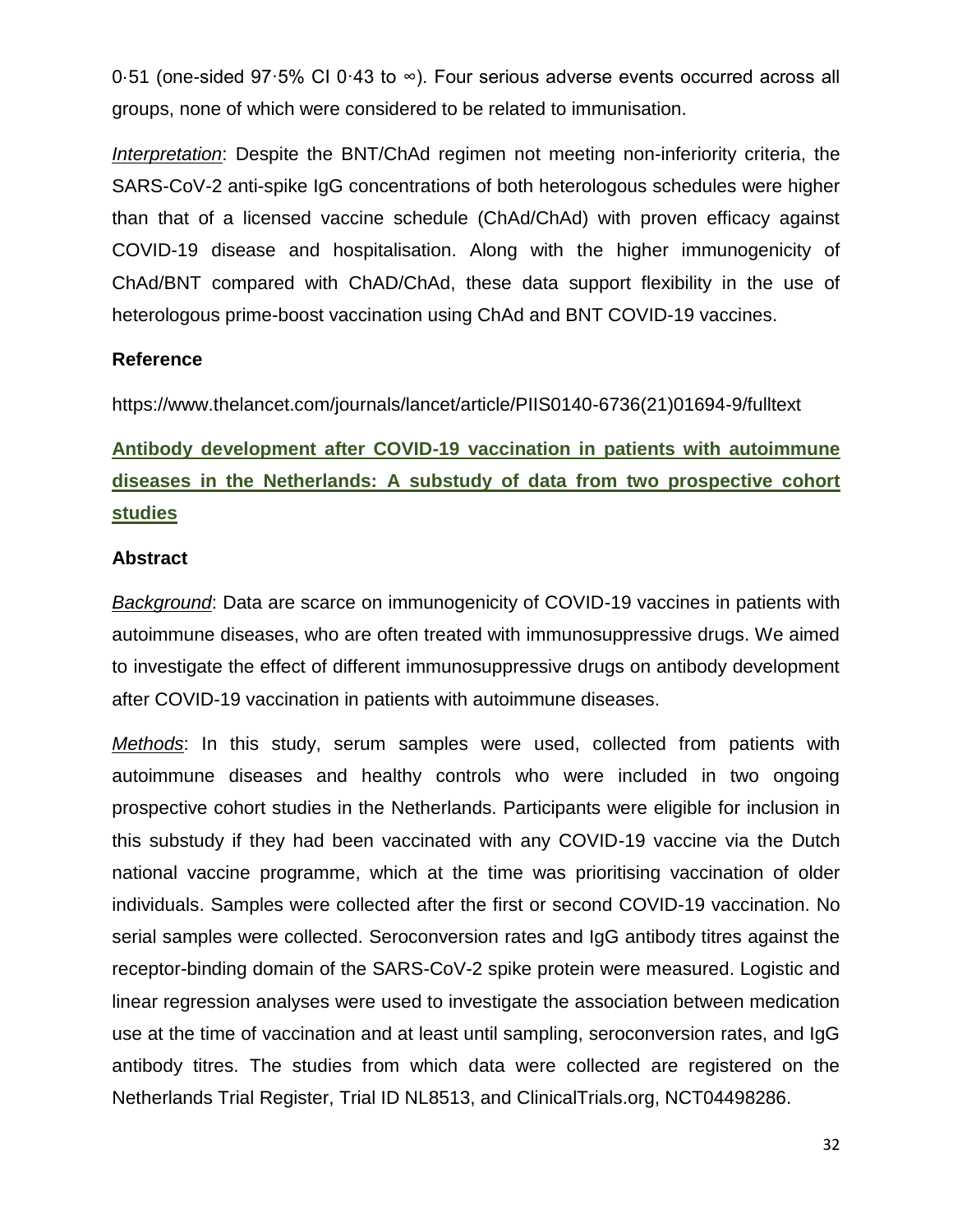*Findings*: Between April 26, 2020, and March 1, 2021, 3682 patients with rheumatic diseases, 546 patients with multiple sclerosis, and 1147 healthy controls were recruited to participate in the two prospective cohort studies. Samples were collected from patients with autoimmune diseases (n=632) and healthy controls (n=289) after their first (507 patients and 239 controls) or second (125 patients and 50 controls) COVID-19 vaccination. The mean age of both patients and controls was 63 years (SD 11), and 423 (67%) of 632 patients with autoimmune diseases and 195 (67%) of 289 controls were female. Among participants without previous SARS-CoV-2 infection, seroconversion after first vaccination were significantly lower in patients than in controls (210 [49%] of 432 patients vs 154 [73%] of 210 controls; adjusted odds ratio 0·33 [95% CI 0·23–0·48]; p<0·0001), mainly due to lower seroconversion in patients treated with methotrexate or anti-CD20 therapies. After the second vaccination, seroconversion exceeded 80% in all patient treatment subgroups, except among those treated with anti-CD20 therapies (three [43%] of seven patients). We observed no difference in seroconversion and IgG antibody titres between patients with a previous SARS-CoV-2 infection who had received a single vaccine dose (72 [96%] of 75 patients, median IgG titre 127 AU/mL [IQR 27–300]) and patients without a previous SARS-CoV-2 infection who had received two vaccine doses (97 [92%] of 106 patients, median IgG titre 49 AU/mL [17–134]).

*Interpretation*: The data suggest that seroconversion after a first COVID-19 vaccination is delayed in older patients on specific immunosuppressive drugs, but that second or repeated exposure to SARS-CoV-2, either *via* infection or vaccination, improves humoral immunity in patients treated with immunosuppressive drugs. Therefore, delayed second dosing of COVID-19 vaccines should be avoided in patients receiving immunosuppressive drugs. Future studies that include younger patients need to be done to confirm the generalisability of the results.

#### **Reference**

https://www.thelancet.com/journals/lanrhe/article/PIIS2665-9913(21)00222-8/fulltext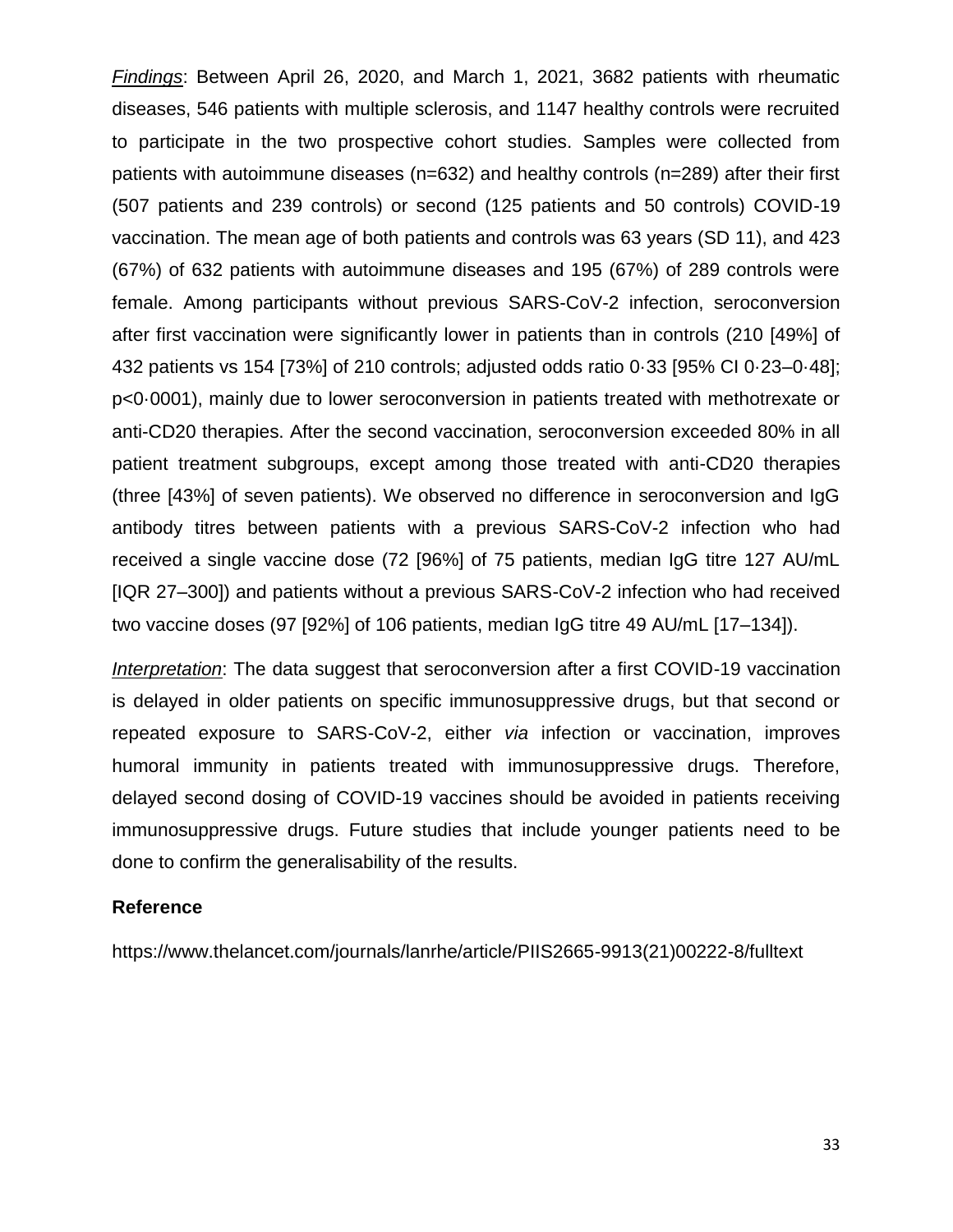#### **Publication Date: Aug 05, 2021**

### **Upregulation of pulmonary tissue factor, loss of thrombomodulin and immunothrombosis in SARS-CoV-2 infection**

#### **Abstract**

*Background*: SARS-CoV-2 infection is associated with thrombotic and microvascular complications. The cause of coagulopathy in the disease is incompletely understood.

*Methods*: A single-center cross-sectional study including 66 adult COVID-19 patients (40 moderate, 26 severe disease), and 9 controls, performed between 04/2020 and 10/2020. Markers of coagulation, endothelial cell function [angiopoietin-1,-2, P-selectin, von Willebrand Factor Antigen (WF:Ag), von Willebrand Factor Ristocetin Cofactor, ADAMTS13, thrombomodulin, soluble Endothelial cell Protein C Receptor (sEPCR), Tissue Factor Pathway Inhibitor], neutrophil activation (elastase, citrullinated histones) and fibrinolysis (tissue-type plasminogen activator, plasminogen activator inhibitor-1) were evaluated using ELISA. Tissue Factor (TF) was estimated by antithrombin-FVIIa complex (AT/FVIIa) and microparticles-TF (MP-TF). We correlated each marker and determined its association with severity. Expression of pulmonary TF, thrombomodulin and EPCR was determined by immunohistochemistry in 9 autopsies.

*Findings*: Comorbidities were frequent in both groups, with older age associated with severe disease. All patients were on prophylactic anticoagulants. Three patients (4.5%) developed pulmonary embolism. Mortality was 7.5%. Patients presented with mild alterations in the coagulogram (compensated state). Biomarkers of endothelial cell, neutrophil activation and fibrinolysis were elevated in severe vs moderate disease; AT/FVIIa and MP-TF levels were higher in severe patients. Logistic regression revealed an association of D-dimers, angiopoietin-1, vWF:Ag, thrombomodulin, white blood cells, absolute neutrophil count (ANC) and hemoglobin levels with severity, with ANC and vWF:Ag identified as independent factors. Notably, postmortem specimens demonstrated epithelial expression of TF in the lung of fatal COVID-19 cases with loss of thrombomodulin staining, implying in a shift towards a procoagulant state.

*Interpretation*: Coagulation dysregulation has multifactorial etiology in SARS-Cov-2 infection. Upregulation of pulmonary TF with loss of thrombomodulin emerge as a potential link to immunothrombosis, and therapeutic targets in the disease.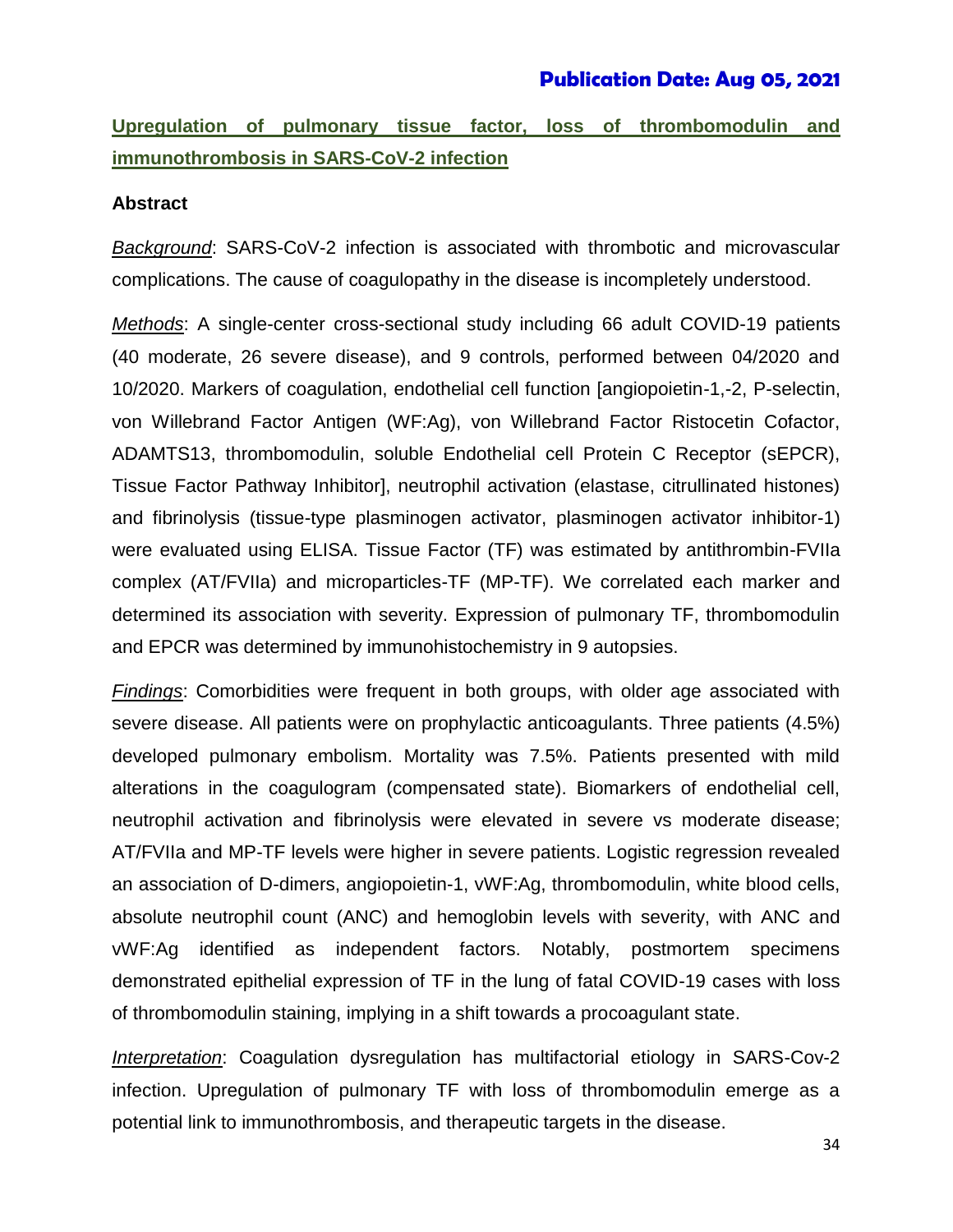#### **Reference**

https://www.thelancet.com/journals/eclinm/article/PIIS2589-5370(21)00349-7/fulltext

# **Long-term SARS-CoV-2-specific immune and inflammatory responses in individuals recovering from COVID-19 with and without post-acute symptoms**

#### **Abstract**

We describe severe acute respiratory syndrome coronavirus 2 (SARS-CoV-2)-specific T cell responses, soluble markers of inflammation, and antibody levels and neutralization capacity longitudinally in 70 individuals with PCR-confirmed SARS-CoV-2 infection. Participants represent a spectrum of illness and recovery, including some with persistent viral shedding in saliva and many experiencing post-acute sequelae of SARS-CoV-2 infection (PASC). T cell responses remain stable for up to 9 months. Whereas the magnitude of early CD4+ T cell immune responses correlates with severity of initial infection, pre-existing lung disease is independently associated with higher long-term SARS-CoV-2-specific CD8+ T cell responses. Among participants with PASC 4 months following coronavirus disease 2019 (COVID-19) symptom onset, we observe a lower frequency of CD8+ T cells expressing CD107a, a marker of degranulation, in response to Nucleocapsid (N) peptide pool stimulation, and a more rapid decline in the frequency of N-specific interferon-γ-producing CD8+ T cells. Neutralizing antibody levels strongly correlate with SARS-CoV-2-specific CD4+ T cell responses.

#### **Reference**

https://www.cell.com/cell-reports/fulltext/S2211-1247(21)00948-7

#### **A comprehensive analysis of the efficacy and safety of COVID-19 vaccines**

#### **Abstract**

The numbers of cases and deaths from coronavirus disease 2019 (COVID-19) are continuously increasing. Many people are concerned about the efficacy and safety of the COVID-19 vaccines. A comprehensive analysis of the published trials of COVID-19 vaccines was performed and the real-world data from the Vaccine Adverse Event Reporting System. Globally, our research found that the efficacy of all vaccines exceeded 70%, and RNA-based vaccines had the highest efficacy of 94.29%; moreover, Black or African American people, young people and males may experience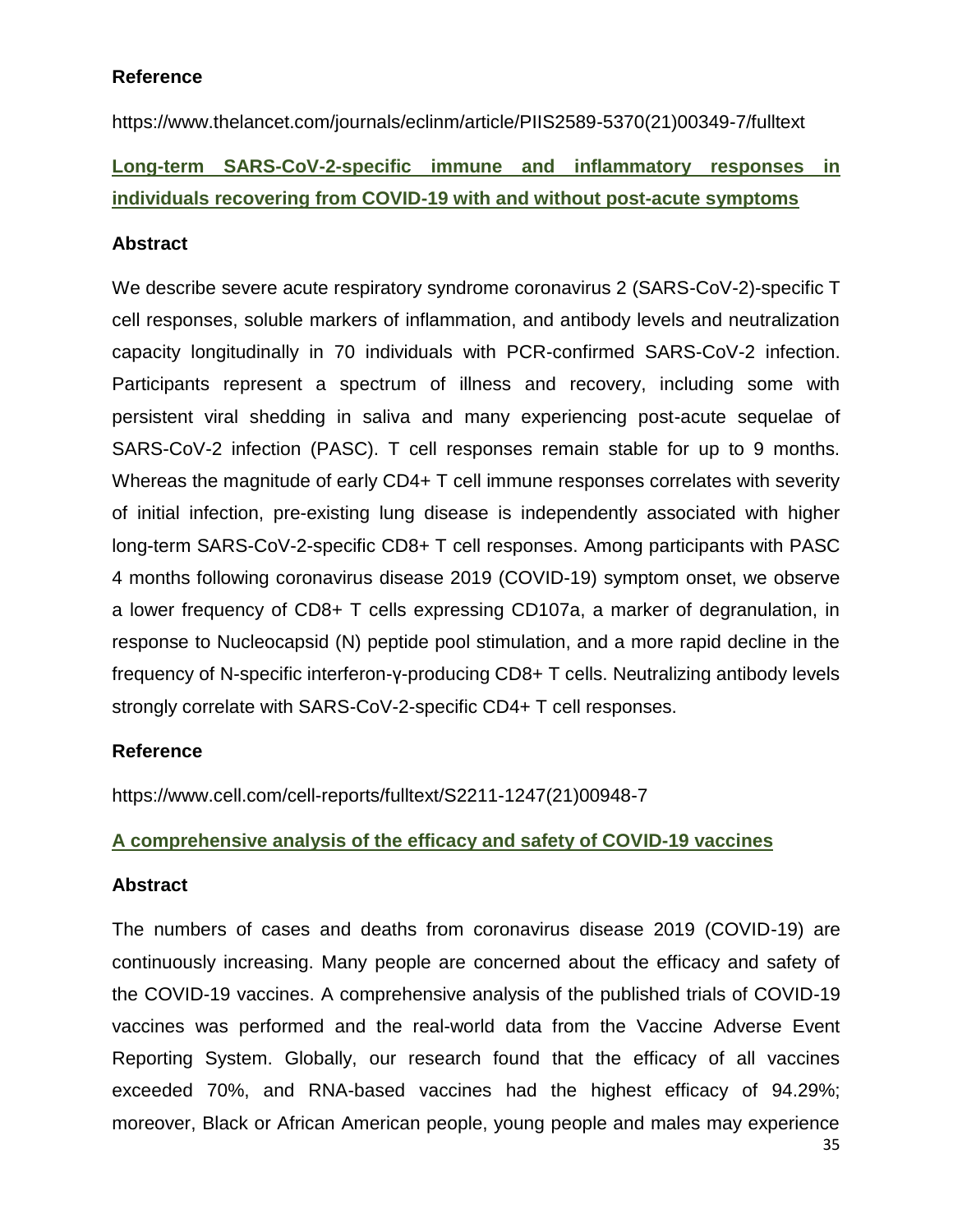greater vaccine efficacy. The spectrum of vaccine-related adverse drug reactions (ADRs) is extremely broad, the most frequent ADRs are pain, fatigue and headache. Most ADRs are tolerable and are mainly grade 1 or 2 in severity. Some severe ADRs have been identified (thromboembolic events: 21-75 cases per million doses; myocarditis/pericarditis: 2-3 cases per million doses). In summary, vaccines are a powerful tool that can be used to control the COVID-19 pandemic, with high efficacy and tolerable ADRs. In addition, the spectrum of ADRs associated with the vaccines is broad, and most of the reactions appear within a week, while some may be delayed. Therefore, ADRs after vaccination need to be identified and addressed in a timely manner.

#### **Reference**

https://www.cell.com/molecular-therapy-family/molecular-therapy/fulltext/S1525- 0016(21)00395-6